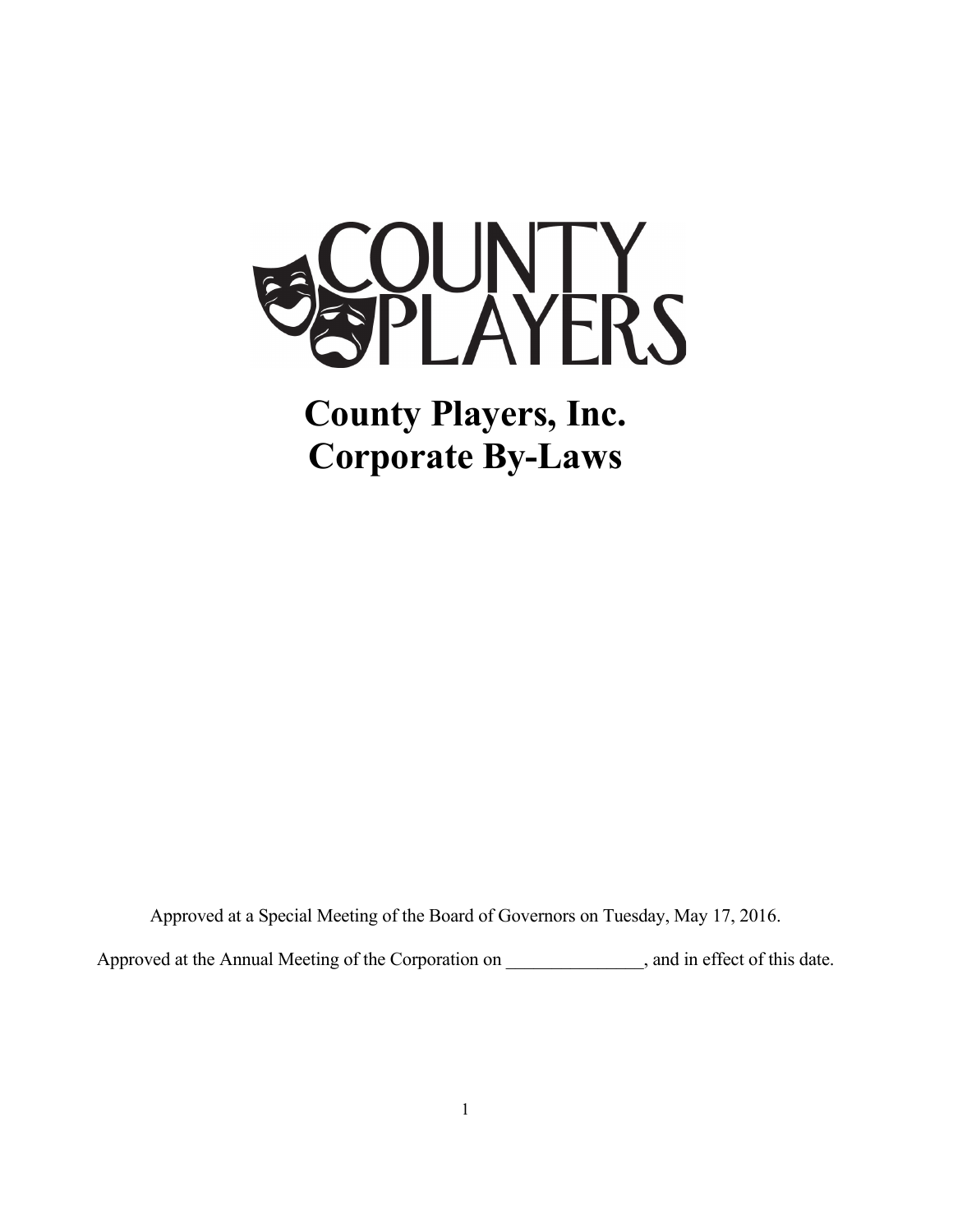# **TABLE OF CONTENTS**

| <b>ARTICLE I.</b><br>Name, Territory, Office and Corporate Status<br>Section 1.<br>Section 2.<br>Section 3.<br><b>Corporate Purposes and Document Construction</b><br><b>ARTICLE II.</b><br>Section 1.<br>Section 2.<br><b>ARTICLE III.</b><br>Membership<br>Section 1.<br>Section 2.<br>Section 3.<br>Section 4.<br>Section 5.<br>Section 6.<br>Section 7.<br>Section 8.<br>Section 9.<br>Section 10.<br>Section 11.<br>Section 12.<br>Section 13.<br>Section 14.<br>Section 16.<br><b>Board of Governors</b><br><b>ARTICLE IV.</b><br>Section 1.<br>Section 2.<br>Section 3.<br>Section 4.<br>Section 5.<br>Selection Procedure, Terms of Office, Newly Created Governorships and Vacancies<br>Section 6.<br>Section 7.<br>Section 8.<br>Section 9.<br>Section 10.<br>Section 11.<br>Section 12.<br>Section 13.<br>Section 14.<br>Section 15. |             |  | <b>PAGE</b> |  |
|-------------------------------------------------------------------------------------------------------------------------------------------------------------------------------------------------------------------------------------------------------------------------------------------------------------------------------------------------------------------------------------------------------------------------------------------------------------------------------------------------------------------------------------------------------------------------------------------------------------------------------------------------------------------------------------------------------------------------------------------------------------------------------------------------------------------------------------------------|-------------|--|-------------|--|
|                                                                                                                                                                                                                                                                                                                                                                                                                                                                                                                                                                                                                                                                                                                                                                                                                                                 |             |  |             |  |
|                                                                                                                                                                                                                                                                                                                                                                                                                                                                                                                                                                                                                                                                                                                                                                                                                                                 |             |  |             |  |
|                                                                                                                                                                                                                                                                                                                                                                                                                                                                                                                                                                                                                                                                                                                                                                                                                                                 |             |  |             |  |
|                                                                                                                                                                                                                                                                                                                                                                                                                                                                                                                                                                                                                                                                                                                                                                                                                                                 |             |  |             |  |
|                                                                                                                                                                                                                                                                                                                                                                                                                                                                                                                                                                                                                                                                                                                                                                                                                                                 |             |  |             |  |
|                                                                                                                                                                                                                                                                                                                                                                                                                                                                                                                                                                                                                                                                                                                                                                                                                                                 |             |  |             |  |
|                                                                                                                                                                                                                                                                                                                                                                                                                                                                                                                                                                                                                                                                                                                                                                                                                                                 |             |  |             |  |
|                                                                                                                                                                                                                                                                                                                                                                                                                                                                                                                                                                                                                                                                                                                                                                                                                                                 |             |  |             |  |
|                                                                                                                                                                                                                                                                                                                                                                                                                                                                                                                                                                                                                                                                                                                                                                                                                                                 |             |  |             |  |
|                                                                                                                                                                                                                                                                                                                                                                                                                                                                                                                                                                                                                                                                                                                                                                                                                                                 |             |  |             |  |
|                                                                                                                                                                                                                                                                                                                                                                                                                                                                                                                                                                                                                                                                                                                                                                                                                                                 |             |  |             |  |
|                                                                                                                                                                                                                                                                                                                                                                                                                                                                                                                                                                                                                                                                                                                                                                                                                                                 |             |  |             |  |
|                                                                                                                                                                                                                                                                                                                                                                                                                                                                                                                                                                                                                                                                                                                                                                                                                                                 |             |  |             |  |
|                                                                                                                                                                                                                                                                                                                                                                                                                                                                                                                                                                                                                                                                                                                                                                                                                                                 |             |  |             |  |
|                                                                                                                                                                                                                                                                                                                                                                                                                                                                                                                                                                                                                                                                                                                                                                                                                                                 |             |  |             |  |
|                                                                                                                                                                                                                                                                                                                                                                                                                                                                                                                                                                                                                                                                                                                                                                                                                                                 |             |  |             |  |
|                                                                                                                                                                                                                                                                                                                                                                                                                                                                                                                                                                                                                                                                                                                                                                                                                                                 |             |  |             |  |
|                                                                                                                                                                                                                                                                                                                                                                                                                                                                                                                                                                                                                                                                                                                                                                                                                                                 |             |  |             |  |
|                                                                                                                                                                                                                                                                                                                                                                                                                                                                                                                                                                                                                                                                                                                                                                                                                                                 |             |  |             |  |
|                                                                                                                                                                                                                                                                                                                                                                                                                                                                                                                                                                                                                                                                                                                                                                                                                                                 |             |  |             |  |
|                                                                                                                                                                                                                                                                                                                                                                                                                                                                                                                                                                                                                                                                                                                                                                                                                                                 |             |  |             |  |
|                                                                                                                                                                                                                                                                                                                                                                                                                                                                                                                                                                                                                                                                                                                                                                                                                                                 |             |  |             |  |
|                                                                                                                                                                                                                                                                                                                                                                                                                                                                                                                                                                                                                                                                                                                                                                                                                                                 | Section 15. |  |             |  |
|                                                                                                                                                                                                                                                                                                                                                                                                                                                                                                                                                                                                                                                                                                                                                                                                                                                 |             |  |             |  |
|                                                                                                                                                                                                                                                                                                                                                                                                                                                                                                                                                                                                                                                                                                                                                                                                                                                 |             |  |             |  |
|                                                                                                                                                                                                                                                                                                                                                                                                                                                                                                                                                                                                                                                                                                                                                                                                                                                 |             |  |             |  |
|                                                                                                                                                                                                                                                                                                                                                                                                                                                                                                                                                                                                                                                                                                                                                                                                                                                 |             |  |             |  |
|                                                                                                                                                                                                                                                                                                                                                                                                                                                                                                                                                                                                                                                                                                                                                                                                                                                 |             |  |             |  |
|                                                                                                                                                                                                                                                                                                                                                                                                                                                                                                                                                                                                                                                                                                                                                                                                                                                 |             |  |             |  |
|                                                                                                                                                                                                                                                                                                                                                                                                                                                                                                                                                                                                                                                                                                                                                                                                                                                 |             |  |             |  |
|                                                                                                                                                                                                                                                                                                                                                                                                                                                                                                                                                                                                                                                                                                                                                                                                                                                 |             |  |             |  |
|                                                                                                                                                                                                                                                                                                                                                                                                                                                                                                                                                                                                                                                                                                                                                                                                                                                 |             |  |             |  |
|                                                                                                                                                                                                                                                                                                                                                                                                                                                                                                                                                                                                                                                                                                                                                                                                                                                 |             |  |             |  |
|                                                                                                                                                                                                                                                                                                                                                                                                                                                                                                                                                                                                                                                                                                                                                                                                                                                 |             |  |             |  |
|                                                                                                                                                                                                                                                                                                                                                                                                                                                                                                                                                                                                                                                                                                                                                                                                                                                 |             |  |             |  |
|                                                                                                                                                                                                                                                                                                                                                                                                                                                                                                                                                                                                                                                                                                                                                                                                                                                 |             |  |             |  |
|                                                                                                                                                                                                                                                                                                                                                                                                                                                                                                                                                                                                                                                                                                                                                                                                                                                 |             |  |             |  |
|                                                                                                                                                                                                                                                                                                                                                                                                                                                                                                                                                                                                                                                                                                                                                                                                                                                 |             |  |             |  |
|                                                                                                                                                                                                                                                                                                                                                                                                                                                                                                                                                                                                                                                                                                                                                                                                                                                 |             |  |             |  |
|                                                                                                                                                                                                                                                                                                                                                                                                                                                                                                                                                                                                                                                                                                                                                                                                                                                 |             |  |             |  |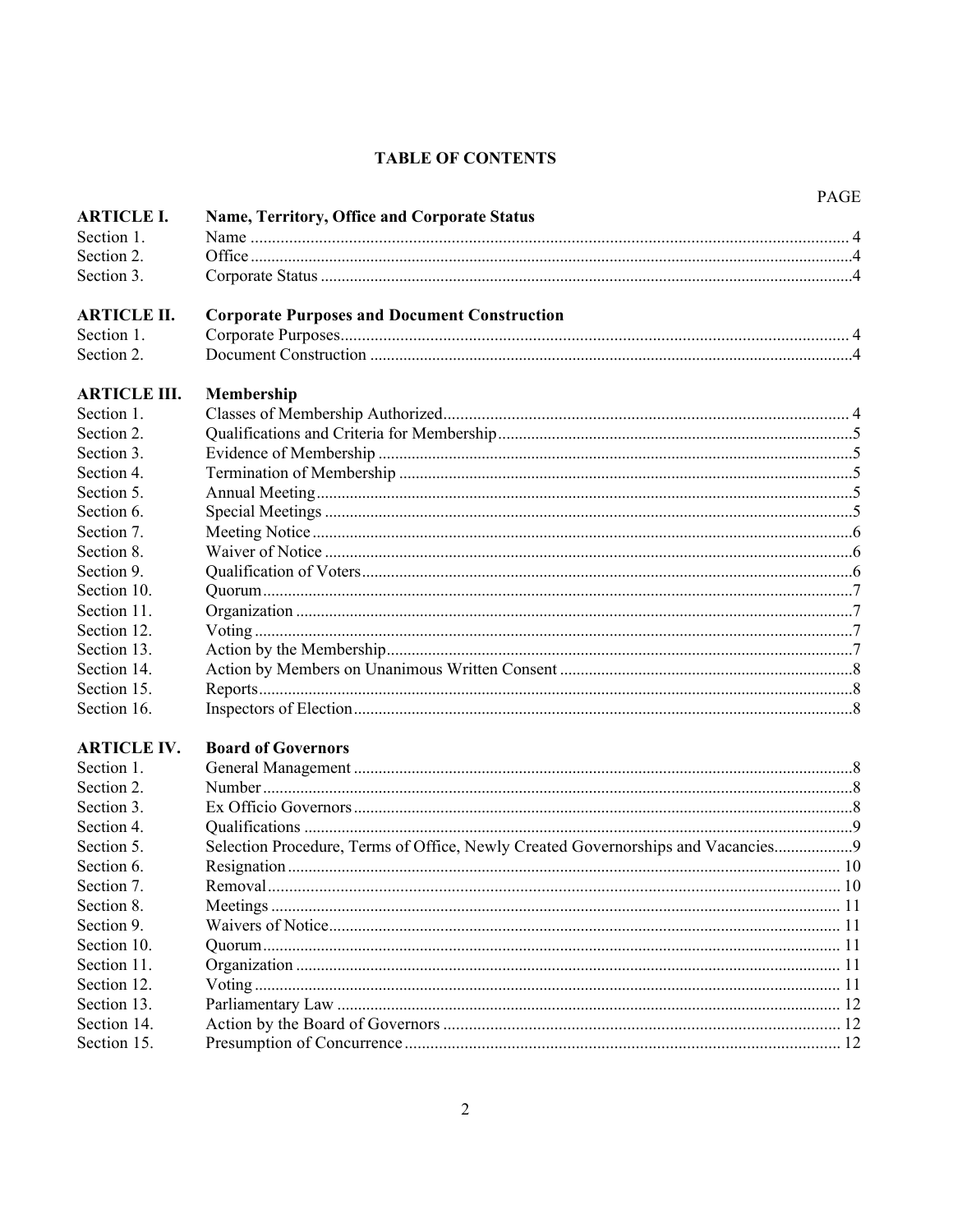| <b>ARTICLE V.</b>   | <b>Officers</b>                                                                 |  |  |
|---------------------|---------------------------------------------------------------------------------|--|--|
| Section 1.          |                                                                                 |  |  |
| Section 2.          |                                                                                 |  |  |
| Section 3.          |                                                                                 |  |  |
| <b>ARTICLE VI.</b>  | <b>Committees</b>                                                               |  |  |
| Section 1.          |                                                                                 |  |  |
| Section 2.          |                                                                                 |  |  |
| Section 3.          |                                                                                 |  |  |
| Section 4.          |                                                                                 |  |  |
| Section 5.          |                                                                                 |  |  |
| Section 6.          |                                                                                 |  |  |
| Section 7.          |                                                                                 |  |  |
| <b>ARTICLE VII.</b> | <b>Elected Officer and Governor Compensation, Reimbursement and Loans</b>       |  |  |
| Section 1.          |                                                                                 |  |  |
| Section 2.          |                                                                                 |  |  |
| Section 3.          |                                                                                 |  |  |
|                     | <b>ARTICLE VIII.</b> Fiscal Year and Independent Financial Audit                |  |  |
| Section 1.          |                                                                                 |  |  |
| Section 2.          |                                                                                 |  |  |
| <b>ARTICLE IX.</b>  | <b>Statutory Compliance</b>                                                     |  |  |
| Section 1.          |                                                                                 |  |  |
| Section 2.          |                                                                                 |  |  |
| Section 3.          |                                                                                 |  |  |
| Section 4.          |                                                                                 |  |  |
| <b>ARTICLE X.</b>   | <b>Indemnification of Governors, Officers and Employees</b>                     |  |  |
| Section 1.          |                                                                                 |  |  |
| <b>ARTICLE XI.</b>  | <b>Fundamental Corporate Changes</b>                                            |  |  |
| Section 1.          |                                                                                 |  |  |
| Section 2.          |                                                                                 |  |  |
| Section 3.          |                                                                                 |  |  |
| Section 4.          |                                                                                 |  |  |
| Section 5.          |                                                                                 |  |  |
| Section 6.          |                                                                                 |  |  |
| <b>APPENDIX A</b>   |                                                                                 |  |  |
| <b>APPENDIX B</b>   | Governors Conflicts of Interest Policy and Related Party Transactions Policy 22 |  |  |
| <b>APPENDIX C</b>   | Code of Ethical Conduct and Annual Potential Conflicts Disclosure Statement  26 |  |  |
| <b>APPENDIX D</b>   |                                                                                 |  |  |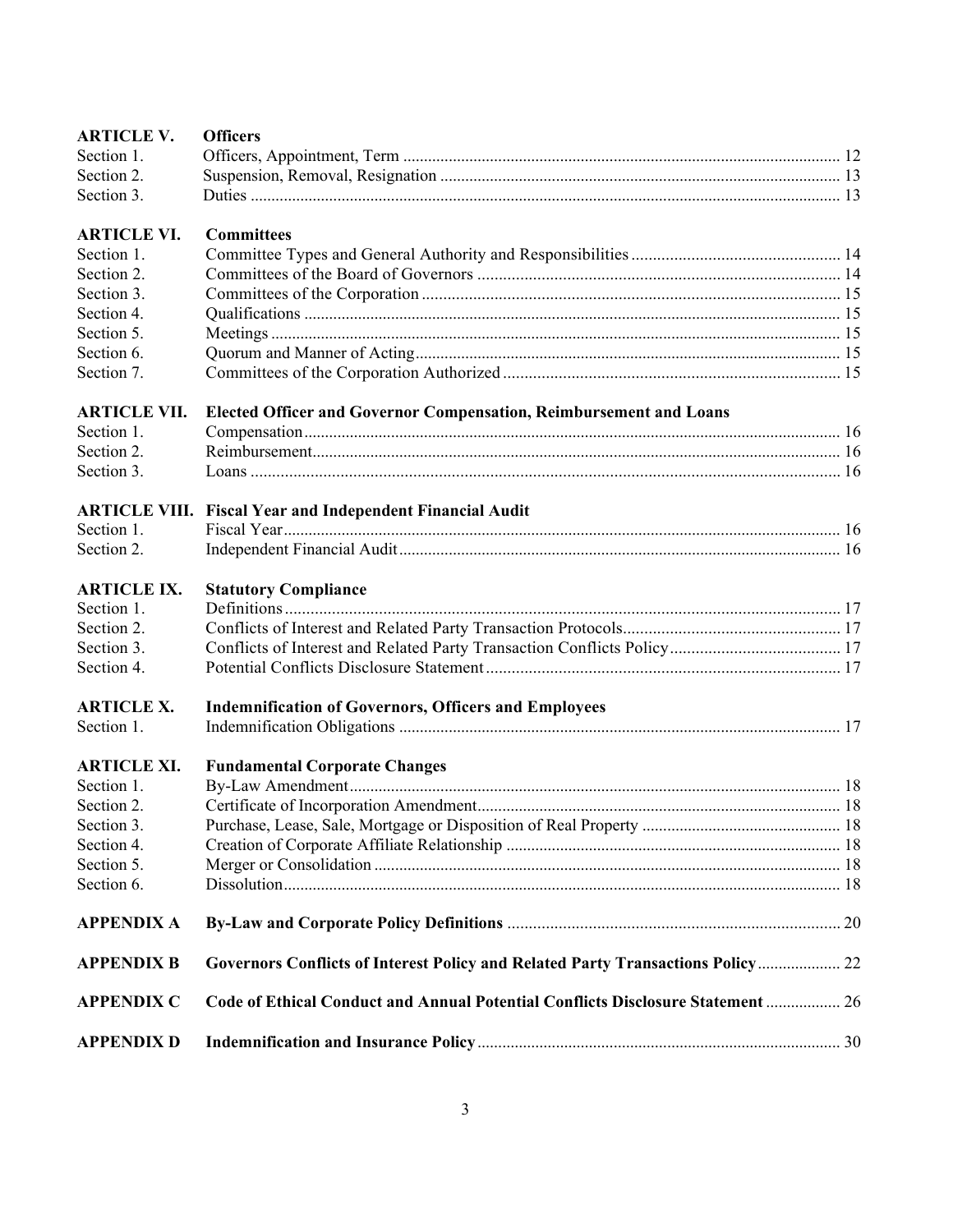### **ARTICLE I. Name, Territory, Office and Corporate Status**

Section 1. *Name*. The Corporation shall be known as: County Players, Inc. (hereinafter called "The Corporation").

Section 2. *Office.* The principal office of the Corporation shall be located in the County of Dutchess, State of New York. This office shall direct corporate activities and be the depository for all corporate records. The Corporation may also have offices at such other places within the state as the governing body (hereinafter called "Board of Governors") may, from time-to-time, determine and/or the business or operations of the Corporation may require.

Section 3. *Corporate Status.* The Corporation is a New York Not-for-Profit Corporation, a "Charitable Corporation" as defined by the Not-for-Profit Corporation Law, and exempt from income taxation pursuant to Section 501(c)(3) of the Internal Revenue Code.

# **ARTICLE II.**

# **Corporate Purposes and Document Construction**

Section 1. *Corporate Purposes*. The purposes of the Corporation are set forth in the Certificate of Incorporation, as may be amended, and qualify the Corporation for exemption from income taxation pursuant to Section 501(c)(3) of the Internal Revenue Code of 1986, as may be amended.

The Corporation, to wit, is organized to achieve the following objectives:

- a) to present excellent theatrical productions in the Mid-Hudson area,
- b) to promote and develop interest in theatre and its allied arts and to provide media for the expression of such interest,
- c) to provide for the education and training of its Members and the public in all phases of the dramatic arts, and
- d) to encourage high standards of theatre practices through the sharing and exchange of information among the Corporation Members, and with other bona fide groups and organizations, and by subscribing to those allied societies, associations and for institutions deemed by the Board of Governors of the Corporation to fulfill the intent of this section of the By-laws.

Section 2. *Document Construction*. Any amendment to the purposes of the Corporation must be rendered in accordance with the requirements of Article XI herein. If there is any conflict between the provisions of the Certificate of Incorporation, as may be amended, and these By-Laws, provisions of the Certificate of Incorporation, as may be amended, shall govern.

#### **ARTICLE III. Membership**

Section 1. *Classes of Membership Authorized.* Unless otherwise stipulated herein, the Corporation shall have two (2) classes of Members:

1. **Subscribing Member** – One who supports the efforts of the Corporation as subscribers or in some other capacity in accordance with the criteria and rates established from time to time by the Board of Governors.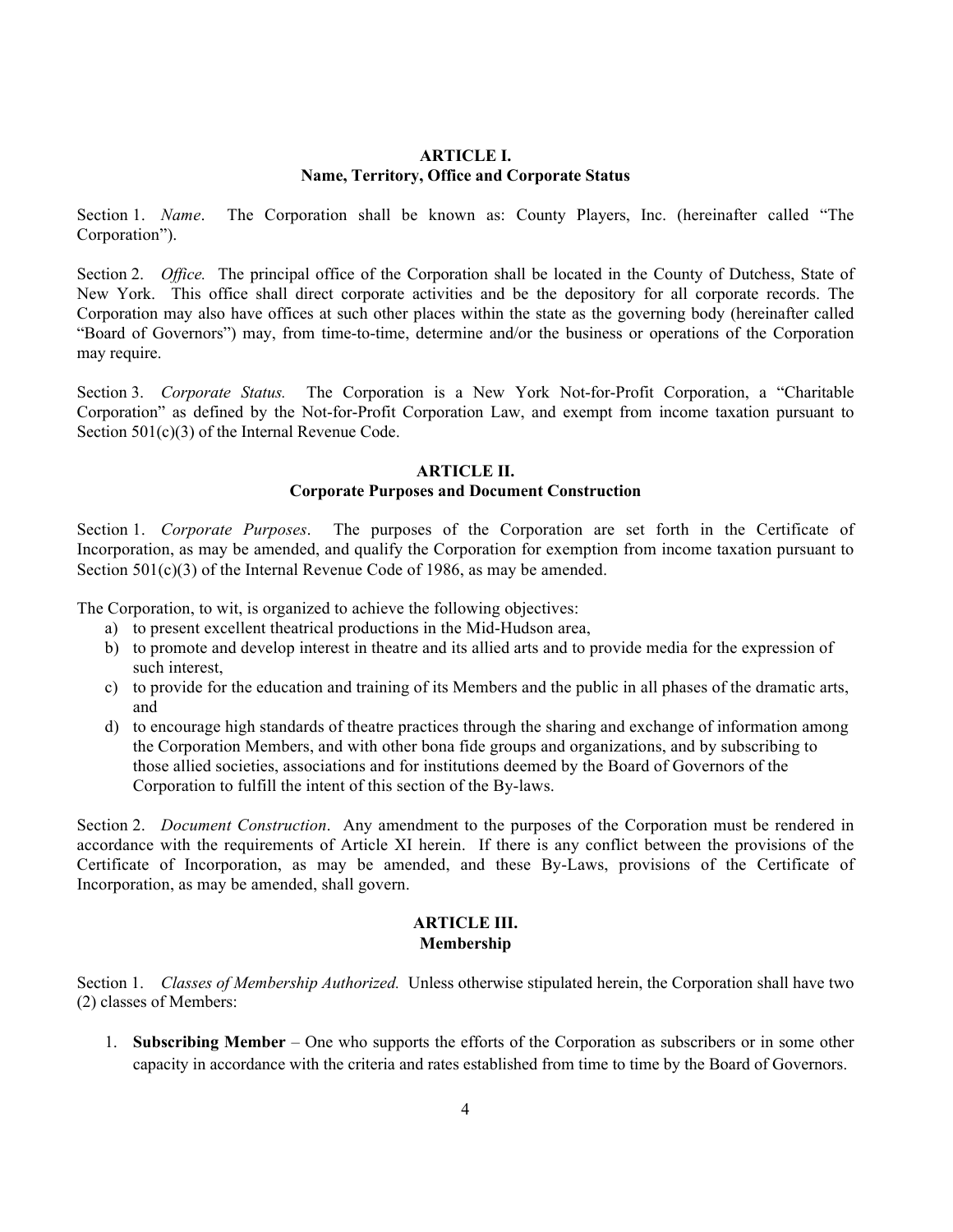2. **Honorary Lifetime Member** – One who shall from time to time, be selected by the Board of Governors to be so honored.

Section 2. *Qualifications and Criteria for Membership.* To qualify as a voting Member of the Corporation, a Member must meet the following criteria:

a) be at least eighteen (18) years of age, and

b) be a fully paid Subscribing Member or an Honorary Lifetime Member.

A Member is an individual who meets these classifications, and so identified by the Membership Committee in a manner established from time to time by the Board of Governors.

The Board of Governors may establish additional qualifications and criteria for Membership, including a schedule of dues, and any waivers thereof, as well as procedural requirements for, and prohibitions applicable to, prospective Members, unless otherwise proscribed by statute, the Certificate of Incorporation and/or these By-Laws.

# *2.1. Membership Dues and Season*.

- a. The annual subscription rates for Membership shall be established by the Board of Governors.
- b. Changes to the subscription rates applicable in any season shall be established before the annual meeting immediately preceding that season.
- c. The season is defined to run from June  $1<sup>st</sup>$  in any year to May  $31<sup>st</sup>$  in the following year.
- d. Subscription rates are payable no later than October 1, or such other time as the Board of Governors may establish.

Section 3. *Evidence of Membership.* Each Member shall be issued appropriate evidence or proof of Membership, which shall be nontransferable.

Section 4. *Termination of Membership*.

4.1. *Termination by the Membership.* Termination of Membership by the Members, themselves, shall be authorized, with, or without cause, by majority vote of the Membership at the Annual Meeting or a Special Meeting of the Membership called for that purpose.

4.2. *Termination by the Board of Governors.* If a Member should willfully bring discredit or disgrace upon the Corporation or neglect responsibilities previously accepted with the result that the Corporation suffers, to a serious degree, such Member after a hearing before the Board of Governors, such Member may be expelled from Membership by a vote of three-fourths  $(3/4<sup>th</sup>)$  of the Entire Board of Governors and will forfeit such dues as have already been paid and voting privileges, but not pre-paid admission privilege.

If a Member is also a Governor of the Corporation, any further sanction by the Board of Governors must follow the procedure provided in these By-Laws for the removal of Governors.

Section 5. *Annual Meeting.* A meeting of the Members entitled to vote shall be held in June of each year, unless otherwise ordered by the Board of Governors, at such time and place as determined by the Board of Governors.

Section 6. *Special Meetings.* Special Meetings of the Members entitled to vote may be called at any time by the President, by the Board of Governors, or by petition of ten (10) per cent, but not fewer than fifteen (15) of the voting Members. No business shall be conducted at a Special Meeting that is not included in the issued Notice as stipulated herein.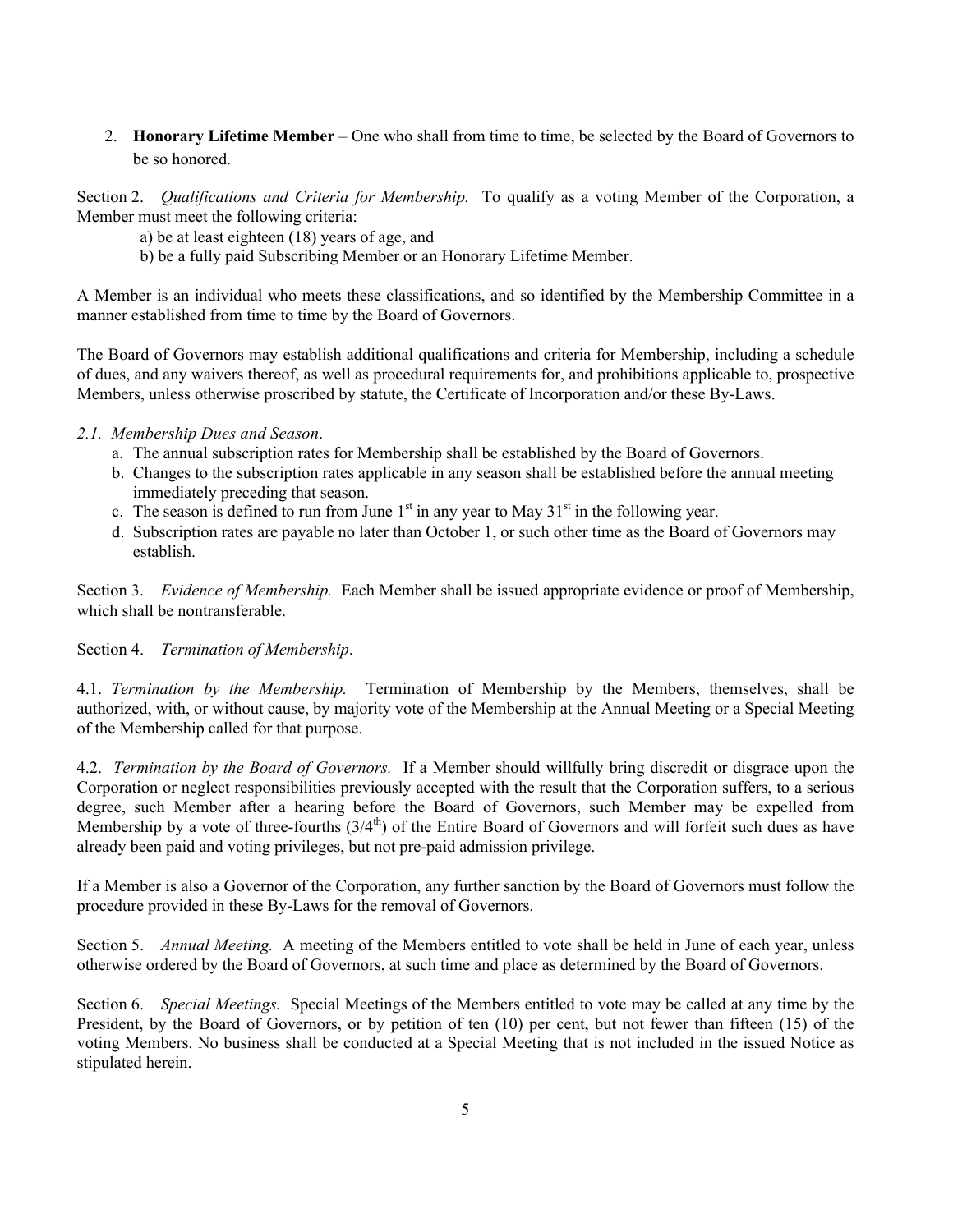Section 7. *Meeting Notice*.

7.1. *Notice Requirements.* Notice shall be given to each Member entitled to vote, ten (10) days prior to each Meeting of Membership, stating the place, date and hour of the Meeting. Notice of a Special Meeting shall, in addition, identify:

- i. the person, or persons, calling the meeting; and,
- ii. the purpose, or purposes, for which said meeting is being called.

7.2. *Written Notification*. Unless the Corporation has over five hundred (500) Members, written notice of any Meeting of the Membership shall be given personally or by first class mail, facsimile or by electronic mail, not less than ten (10) nor more than fifty (50) days before the date of the Meeting. Notice shall be deemed given as stipulated below:

- i. if personally, upon receipt by the Member;
- ii. if mailed, when deposited in the United States Mail, with postage prepaid, directed to the Member at the Member's current address of record as it appears on the list of Members; or,
- iii. if sent by electronic mail or facsimile, when forwarded to the facsimile number, or electronic mail address, as either appear on the list of Members, excepting that any such notice shall not be considered properly delivered if the Corporation is:
	- (a) unable to deliver two (2)-consecutive notices to the designated electronic mail address or facsimile number or,
	- (b) is otherwise made aware that notice cannot be delivered to the Member or electronic mail or facsimile.

7.3. *Notification by Publication.* Provided the Corporation has more than five hundred (500) Members, notice of Meetings of the Membership may be given by publication. Any such notice shall be:

- i. published in a newspaper published in the County in which the principal office of the Corporation is located once a week for 3-successive weeks immediately preceding the Meeting; and,
- ii. prominently posted on the homepage of the Corporation's website continuously from the date of newspaper publication through the date of the Meeting.

Section 8. *Waiver of Notice.* Should any Member fail to receive proper notice of a Meeting of the Membership, as otherwise required by these By-Laws, the Member shall waive his/her right to any such notice if:

- i. the Member attends the Meeting of the Membership without objection to the lack of proper notice, prior to said Meeting being called to order; or,
- ii. either before or after the Meeting, the Member submits, a waiver of notice, which if tendered personally, in writing or by facsimile, shall be validated by written or electronic signature; or if submitted by electronic mail, shall include information from which the Corporation can reasonably determine that the waiver was properly authorized.

Section 9. *Qualification of Voters.* The Board of Governors may fix a date as the record date for the purpose of determining the Members entitled to vote at any Meeting of the Membership, or to express consent to or dissent any proposal without a Meeting. The record date shall not be more than fifty (50) nor less than ten (10) days before the date of the Meeting.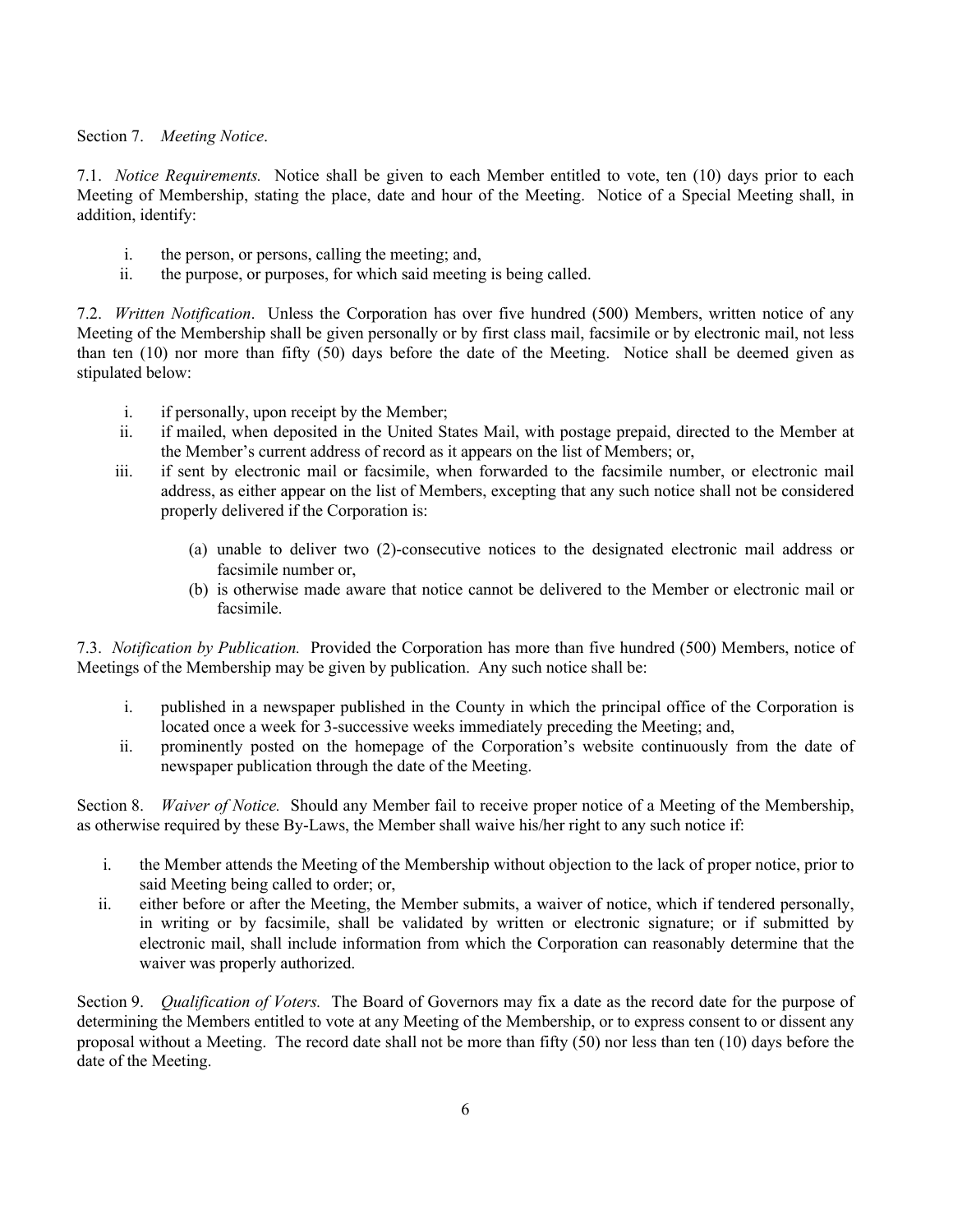Section 10. *Quorum*. A quorum shall be required for the legal and proper conduct of the business of the Membership. At any, duly called Meeting of the Membership, ten (10) percent, but not fewer than twenty (20) of the voting Members represented in person or by proxy shall constitute a quorum for the transaction of business.

They shall be considered present as a consequence of physical attendance and/or use of telephone/video-conference technology and/or use proxy shall constitute a quorum. When a quorum is once present to organize a meeting, it is not broken by the subsequent withdrawal of any Member(s).

10.1. *Adjournment*. A majority of the Members entitled to vote present at any meeting of the Membership, whether or not a quorum is present, may adjourn any meeting to another time and place. Notice of the adjournment shall be given to all Members entitled to vote absent at the time of the adjournment and unless such time and place are announced at the meeting, to the other Governors.

# Section 11. *Organization.*

11.1. *Chairperson.* At all meetings of the Membership, the President, or, in his/her absence, the Vice-President or, in his/her absence, another Governor chosen by the Membership shall preside.

11.2. *Secretary.* At all meetings of the Membership, the Secretary, or, in his/her absence, any Assistant Secretary or, in his/her absence, another Governor chosen by the Membership shall act as secretary at the meeting.

Section 12. *Voting.* Each Member shall have one (1) vote for purposes of the election of Governors and the transaction of any other business considered by the Membership.

The voting may but need not be by written secret ballot and plurality of the votes cast shall elect. All properly executed proxies received by the date and time of said meeting shall be included in all voting tallies. Eligibility to vote and/or to receive a prepared ballot at the Annual Membership or any Special meeting shall be verified with an up-to-date list of Members and a list of Members whose proxies have been received, which list shall be in the control of the Secretary of the Board of Governors, or designee.

### Section 13. *Action by the Membership.*

13.1. *Action Defined.* Except as otherwise provided by statute and/or these By-Laws, an "act," or "action," of the Membership shall mean an action at a Meeting of the Membership authorized by vote of a majority of the Members present at the time of the vote, provided a sufficient quorum is present.

13.2. *Electronic Communication.* Any, or all, Members may participate in any Meetings of the Membership, by means of a conference telephone, electronic video screen communication or similar communications equipment allowing all persons participating in the meeting to hear each other at the same time. Participation by such means shall constitute presence in person at a meeting of the Membership.

13.3. *Proxies.* Every Member entitled to vote at a Meeting of the Membership may authorize another person, or persons, to act on his/her behalf by use of proxy. Any voting Member may vote at any corporate meeting by having submitted a properly executed proxy form, which shall have been sent to each voting Member no less than thirty (30) days prior to any corporate meeting. All proxies received up to the Call to Order of the meeting shall be counted in any tally of voting.

If submitted by electronic mail, it shall include information from which the Corporation can reasonably determine that the proxy was properly authorized. No proxy shall be valid after the expiration of eleven (11) months from the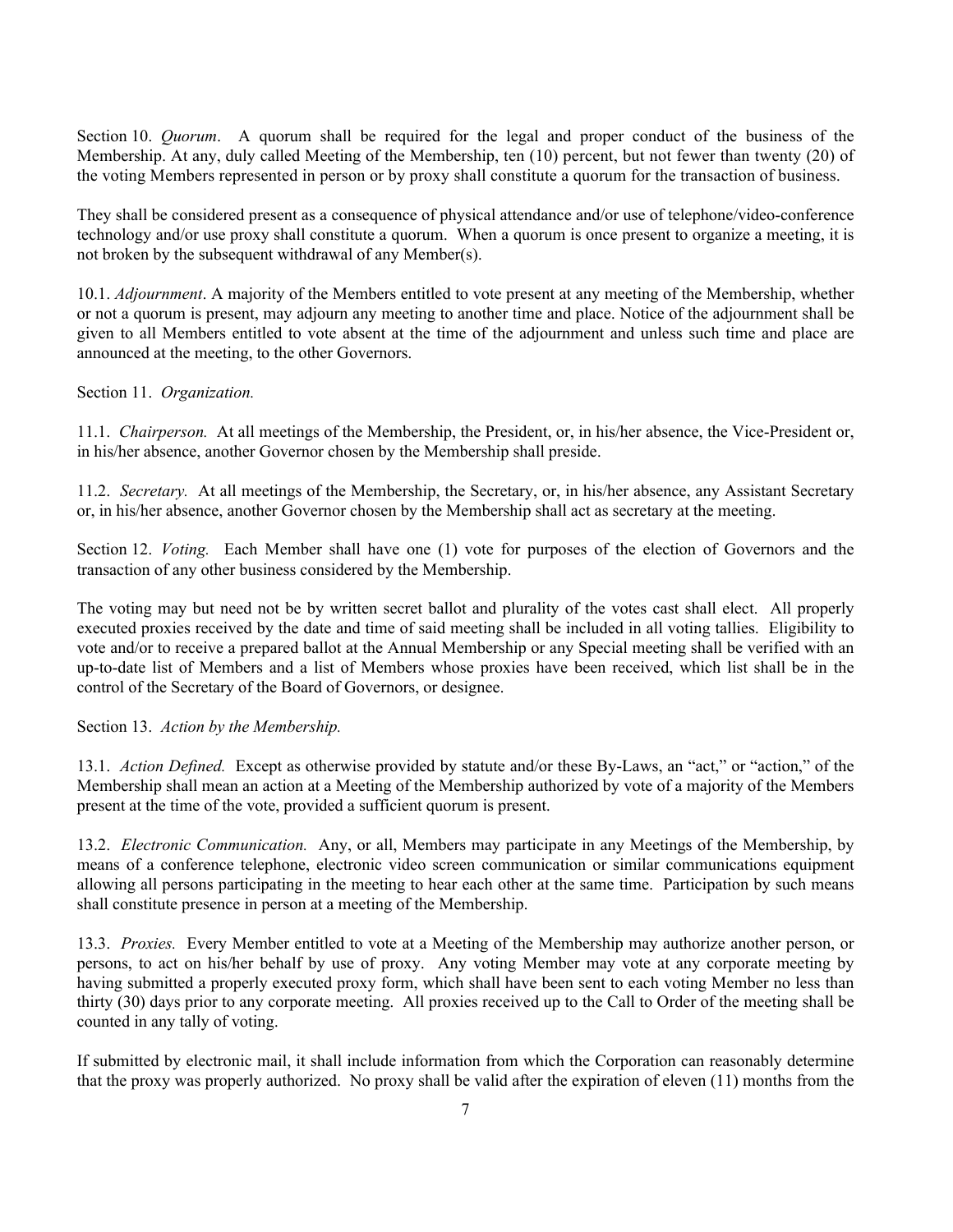date thereof, unless otherwise provided by proxy. Every proxy shall be revocable at the pleasure of the Member executing same, except as may otherwise be provided by law.

Section 14. *Action by Members on Unanimous Written Consent.* Any act, or action, required or permitted to be taken by the Membership may be taken without a Meeting if each Member submits to the Secretary, or his/her designee, a written consent, delivered personally or by regular mail, facsimile and/or electronic mail, authorizing a resolution to permit the action. A copy of the resolution, and all written consents thereto, shall be filed with the minutes of the proceedings of the Membership.

Section 15. *Reports*. In a manner sufficient to comply with applicable statutory obligations, the Board of Governors shall annually present to the Membership a report, verified by appropriate Officers, or certified by an Independent Auditor, if so required, outlining, in appropriate detail, the Corporation's fiscal status, including an annual balance sheet and profit and loss statement or a financial statement performing a similar function for the preceding fiscal year, confirming assets (restricted and unrestricted) and liabilities, revenues and receipts and expenses and disbursements, together with any, and all necessary and/or required supporting documentation. Each such report shall be filed with the records of the Corporation and a copy, or an abstract thereof, shall be entered in the minutes of the proceedings of the Meeting of the Members at which the report is presented.

Section 16. *Inspectors of Election*. The Board of Governors, in advance of any meeting of the Membership, may appoint one (1) or more inspectors to act at the meeting or any adjournment thereof. In case any person appointed fails to appear or act, the vacancy may be filled by appointment made by the Board of Governors in advance of the meeting or by the Chairperson thereat. Each inspector, before entering upon the discharge of his/her duties, shall take and sign an oath faithfully to execute the duties of inspector at such meeting with strict impartiality and according to the best of his/her ability.

### **ARTICLE IV. Board of Governors**

Section 1. *General Management.* The Board of Governors shall have ultimate authority in governing the operations, finances and affairs of the Corporation. The Board of Governors, with the advice of various committees, if so authorized, shall implement, monitor and modify, as may be needed, policies and procedures necessary for proper corporate management. It shall be empowered to employ necessary staff, retain necessary professional assistance, authorize agreements and expenditures and take all necessary and proper steps to advance the purposes and promote the best interests of the Corporation.

Board of Governors responsibilities shall include establishment and recording of the policies by which the affairs and business of the Corporation shall be conducted, control of all properties and funds of the Corporation, and making all appropriations and decisions for the payment of all moneys and expenses of the Corporation.

Section 2. *Number*. There shall be, at least eleven (11), but no more than fifteen (15), seats on the Board of Governors, including Officers, with the exact number to be established from time-to-time by majority vote of the Board of Governors.

Section 3. *Ex Officio Governors*. The Board of Governors by majority vote may also appoint *ex officio*, nonvoting Governors to serve on the Board of Governors, if deemed to be in the best interests of the Corporation. Any such *ex officio*, non-voting Governors shall be entitled to all rights and entitlements of other Governors, and obligated to honor all corresponding fiduciary duties, excepting they shall not be entitled to: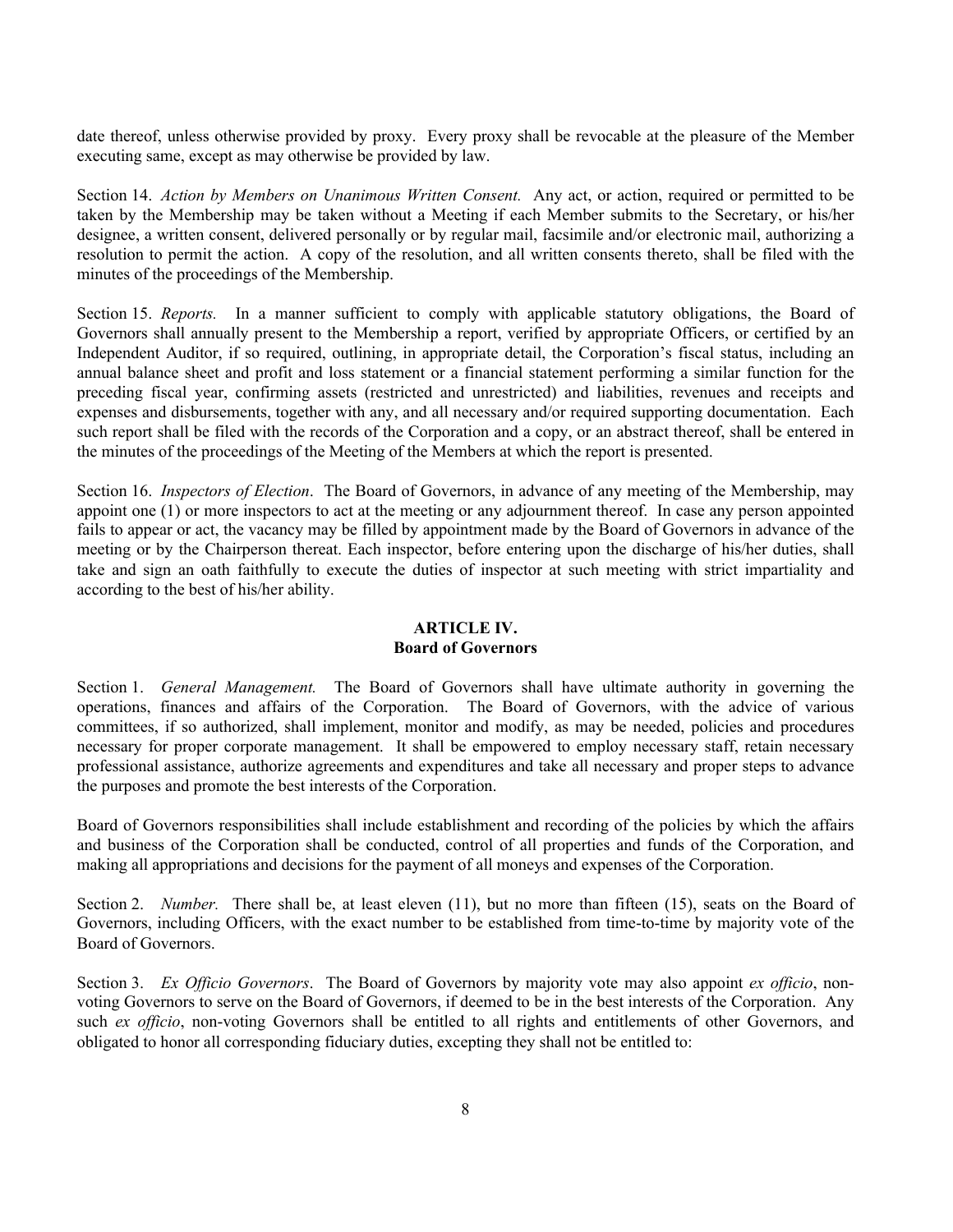- i. attend, or receive notice of, any Meeting of the Board of Governors, or its various committees, if the purpose of said Meeting(s) relates to concerns with respect to the given ex officio, non-voting Governor;
- ii. be counted for purposes of determining quorum for any Meeting of the Board of Governors, or its various committees;
- iii. vote on any matter being considered by the Board of Governors, or its various committees; and/or,
- iv. hold elective Office with the Corporation.

The Executive Director shall serve as an *ex-officio,* non-voting Governor while employed by the Corporation.

Section 4. *Qualifications.* All Officers and Governors must be at least eighteen (18) years of age, committed to advancing the purposes of the Corporation, and a Member of The Corporation.

A Member of the Board of Governors must be a current Member of the Corporation at the time of his/her election to the Board of Governors and must maintain this Membership in order to retain his or her seat. Members of the Board of Governors who fail to renew their Membership on or before June 1st of each year shall be deemed to have resigned from the Board of Governors. A person of the immediate household of a current Member of the Board of Governors shall be ineligible for nomination.

# Section 5. *Selection Procedure, Terms of Office, Newly Created Governorships and Vacancies*

- 5.1. *Selection Procedure*. The nomination and election process shall be as follows:
	- 1) A slate consisting of one eligible Member to fill each vacant position shall be presented by the Nominating Committee.
	- 2) The slate shall be announced in the Corporation's notification of the Annual Membership Meeting. A brief description of each nominee's qualifications should be included.
	- 3) Preprinted ballots shall be made available at the Annual Membership Meeting and shall be distributed, one (1) to each qualified Member present for the election process.
	- 4) Any Member may make additional nominations of qualified candidates, along with supporting statements, from the floor.
	- 5) The Nominating Committee shall be responsible for counting the ballots and for announcing the voting results prior to the conclusion of the meeting.

At each Annual Meeting, the voting Membership, by a plurality of the votes cast, shall elect new Governors to replace those whose terms are expiring to terms of three (3) years in duration. All Members entitled to vote shall cast a vote for a number of candidates equal to the number of vacancies to be filled until the required number of Board of Governors Members is achieved. If, at any time during this process, there is a tie among a number of candidates, which number is greater than the number of vacancies remaining, the voters shall thereupon vote again, casting a number of votes equal to the remaining vacancies. Only the candidates who are tied may run in this subsequent election. The remaining vacancies shall be filled as outlined above. All subsequent ties shall be dealt with as outlined herein.

5.2. *Terms of Office.* The term of office for a Governor shall be three (3) years in duration, unless otherwise provided in these By-Laws. Approximately one-third (1/3) of the Governors shall be selected every year. The terms of office for all Governors shall begin on the day of their election and shall conclude upon the election of their successors. Governors may serve consecutive terms.

5.3. *Newly Created Governorships*. Newly created Governorships resulting from an increase in the number of Governors shall be filled by vote of a majority of the voting Membership. Governors elected to fill newly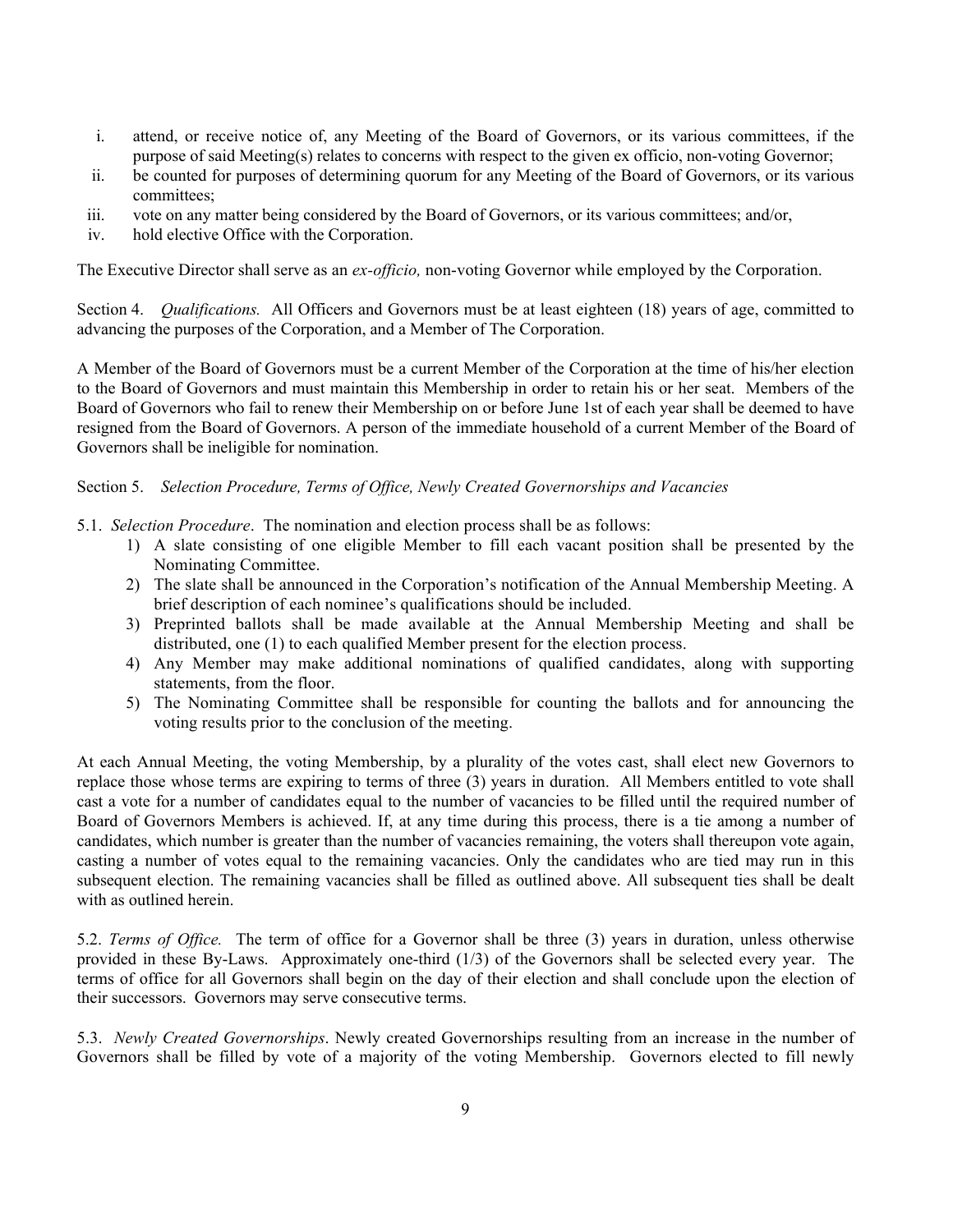created Governorships shall hold office in accordance with their classification and until their successors have been elected and qualified.

5.4. *Vacancies.* A vacancy in office shall arise upon the resignation, removal, incapacitation or death of a Governor. Whenever a vacancy exists in the Board of Governors by reason of resignation or otherwise, it shall be filled, until the next annual meeting of the Corporation, by election by the Board of Governors from among eligible Members of the Corporation. At the succeeding Annual Membership Meeting, a Governor shall be elected by the Membership by secret ballot to fill any remaining portion of that term.

A vacancy on the Board of Governors occurring in the interim between Annual Meetings may be filled by an interim successor appointed by the Board of Governors. At the next Annual Meeting following the vacancy, the voting Membership may elect, by a vote of a majority of Governors, a permanent successor for the vacated position. Governors elected to fill vacancies shall hold office for the remainder of the term of the vacated position in accordance with the classification of said position and until their successors have been elected and qualified. No period of interim service shall be considered for purposes of establishing limitations on the terms of Governors.

Section 6. *Resignation.* A Governor may resign, at any time, by giving written notice to the Board of Governors, the President, or the Secretary. Unless otherwise specified in notice, the resignation shall take effect upon receipt thereof by the Board of Governors, the President, or the Secretary, and the acceptance of the resignation shall not be necessary to make it effective.

Governors who absent themselves from scheduled meetings, without prior excuse from the President, from two (2) successive regular meetings of the Board of Governors shall be deemed to have tendered resignation from the Board of Governors.

In the event the President shall be absent, they shall receive approval by a majority of those Governors present at any meeting in ratification of excusing such absence.

Any Board of Governor who fails to fulfill his/her duties as outlined in the organization's By-laws and his/her position agreement, will be notified of the failure by the Board of Governors. If the Board of Governor fails to correct the shortcomings, or to begin a process to correct the shortcomings, then he/she will be subject to removal from office by the Board of Governors. Repeated failure to perform assigned duties, within thirty (30) days after notification by the Board of Governors, will be viewed as a resignation by the Board of Governor. Positions that become vacant through this process will be subject to the rules of vacant offices contained in these By-laws.

Section 7. *Removal*. Any Board of Governor(s) may be removed, with, or without, cause, by a two-thirds (2/3s) majority vote of the Board of Governors at any Annual Meeting, Regular Meeting or Special Meeting of the Board of Governors called for that purpose. A decision to remove a Governor may temporarily restrict or permanently prohibit the Governor in question from being reelected to the Board of Governors, at the sole, and exclusive, discretion of the then-seated Board of Governors. Prior to any meeting where a vote is to be taken to remove a Governor, the Governor in question, and all other Governors, shall receive specific notice of said anticipated action in a manner sufficient to comply with all other requirements of this Article. At any meeting where a vote is to be taken to remove a Governor, the Governor in question shall be entitled to attend and afforded a reasonable opportunity argue in his/her defense.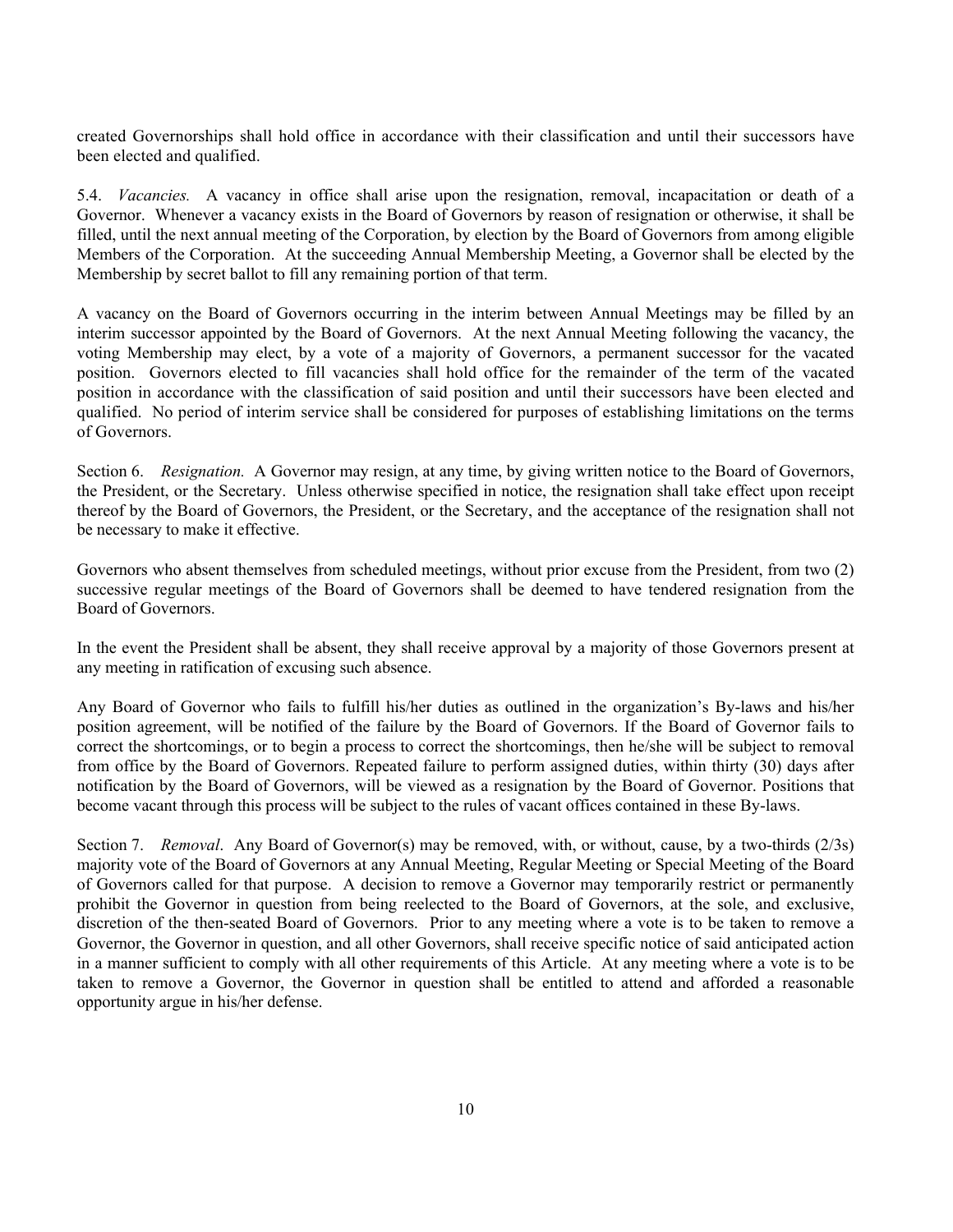#### Section 8. *Meetings*.

8.1. *Regular Meetings*. Meetings of the Board of Governors shall be held monthly at such time and place as the President may determine. Special Board of Governors meetings may be called at any time by the President at the request of four (4) or more Governors. The Secretary shall give notice of all Special Meetings of the Board of Governors to each Governor at least twenty-four (24) hours before the meeting.

Reasonable advance notice of the Regular Meetings, including time, date, purpose, and location, shall be given by means of the advance scheduling of meeting dates, publishing the dates of the meetings on the website of the Corporation, regular mail, facsimile, electronic communication, telephone and/or personal delivery.

8.2. *Special Meetings.* The Board of Governors, whenever called by the President, the Secretary, or any three (3) Governors, may convene Special Meetings in order to consider specific matters that may be confronted by the Corporation between Regular Meetings, provided the order of business is limited solely to purposes specified in the meeting notice. Notice of Special Meetings, including purpose, time, date and location, shall be given by regular mail, facsimile, electronic communication, telephone and/or personal delivery. If notice is given by telephone or personal delivery, it shall be given not less than four (4) days before the Meeting. If notice is given by regular mail, facsimile or electronic communication, it shall be given not less than seven (7) days before the Meeting. Special meetings may be convened without notice to the general Membership and may be closed to the public for privacy issues if needed.

Section 9. *Waivers of Notice*. Notice of any Meeting of the Board of Governors need not be given to any Governor who submits a signed waiver of notice, by regular mail, electronic mail, facsimile or personal delivery, to the Board of Governors, the President or the Secretary, either before or after the Meeting, or who attends the meeting without protesting prior to formal commencement, the lack of formal notice.

Section 10. *Quorum.* A quorum shall be required for the legal and proper conduct of the business of the Board of Governors. A majority of the Entire Board of Governors shall constitute a quorum for the transaction of any business. When a quorum is once present to organize a meeting, it is not broken by the subsequent withdrawal of any Board of Governors.

Section 11. *Organization.*

11.1. *President.* At all meetings of the Board of Governors, the President, or, in his/her absence, the Vice President, or, in his/her absence, another Governor chosen by the Board of Governors shall preside.

11.2. *Vice President.* At all meetings of the Board of Governors, the Vice President, or, in his/her absence, another Governor chosen by the Board of Governors shall act as Secretary of the meeting.

Section 12. *Voting.* Each Governor shall have one (1) vote, and no proxies are permitted. In the event that there is an even number of Board of Governors present for a vote the President will abstain from voting.

Section 13. *Parliamentary Law.* In all matters of parliamentary procedure not covered or contradicted by these By-Laws, or applicable statute, regulation or contractual obligation, Roberts Rules of Order, newly revised, shall be used as a guideline in answering all questions of proper parliamentary procedure. Roberts Rules of Order shall be available at each meeting of the Corporation and Board of Governors.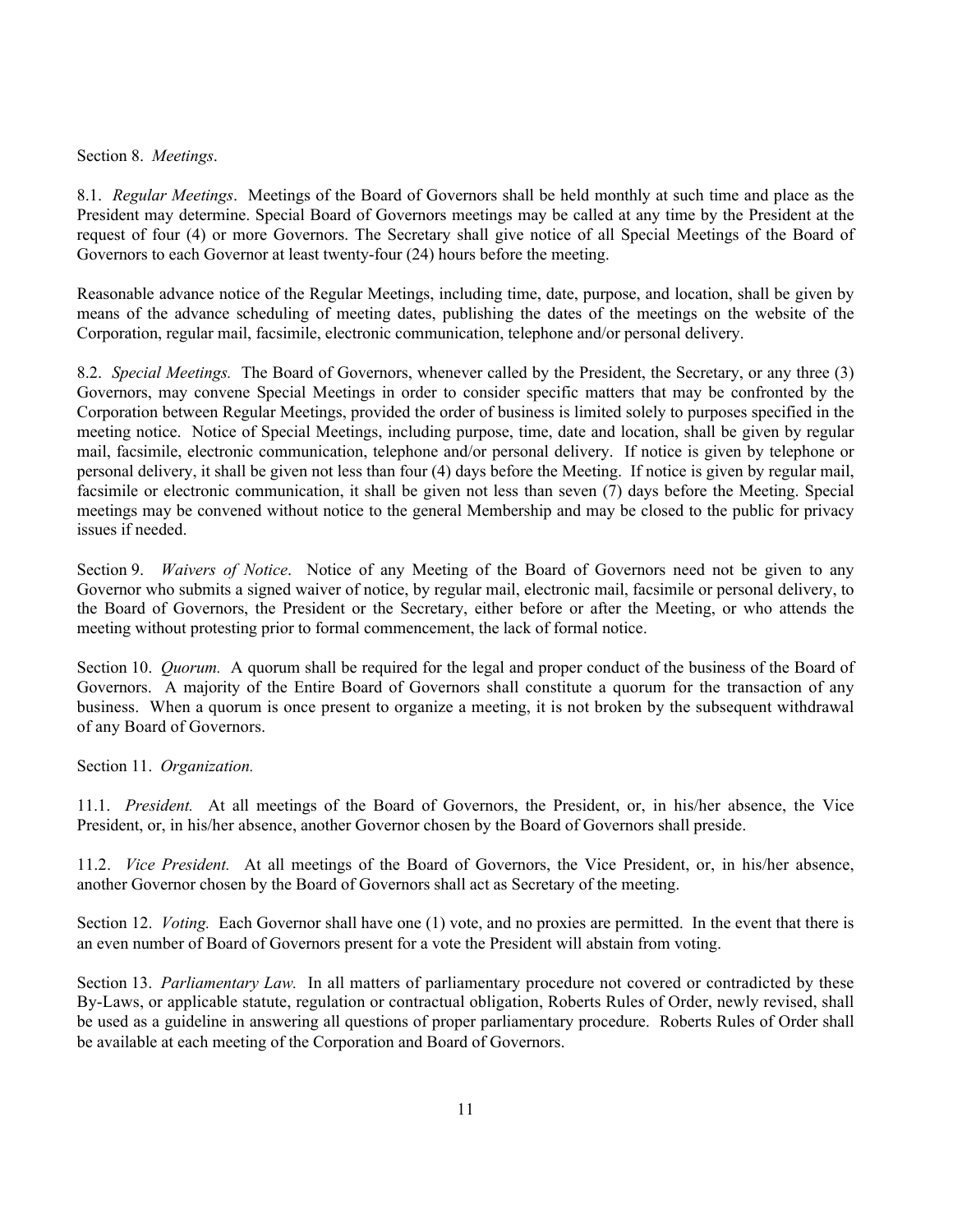13.1. *Corporate Operating Procedures*. The Board of Governors shall develop, maintain and periodically review corporate operating procedures, which are defined as those practices under which the Corporation conducts its business in accordance with and not in conflict with these By-laws.

Section 14. *Action by the Board of Governors.*

14.1. *Action Defined.* Except as otherwise provided by statute and/or Article XI of these By-Laws, an "act," or "action," of the Board of Governors shall mean an action at a meeting of the Board of Governors authorized by vote of a majority of the Governors present at the time of the vote, provided a sufficient quorum is present.

14.2. *Written Unanimous Consent.* Any action required or permitted to be taken by the Board of Governors may be taken without a meeting if the Entire Board of Governors submits to the Secretary of the Corporation, or his/her designee, a written consent, delivered by regular mail, facsimile and/or electronic mail, authorizing a resolution to permit the action. A copy of the resolution, and all written consents thereto, shall be filed with the minutes of the proceedings of the Board of Governors.

14.3. *Electronic Communication.* Any, or all, Governor(s), or committee Member(s), may participate in any meetings of the Board of Governors, by means of a conference telephone, electronic video screen communication or similar communications equipment allowing all persons participating in the meeting to hear each other at the same time. Participation by such means shall constitute presence in person at a meeting of the Board of Governors.

Section 15. *Presumption of Concurrence.*

15.1. *Meeting Participation*. A Governor who participates in a meeting of the Board of Governors at which an act, or action, on any corporate matter is taken shall be presumed to have concurred to the action taken unless said Governor:

- i. assures that his/her dissent is entered in the minutes of the meeting;
- ii. files a written dissent to such act or action with the Secretary of the meeting before the adjournment thereof, or;
- iii. forwards a written dissent, by regular mail, facsimile, electronic communication or personal delivery, to the Secretary, immediately after the adjournment of the meeting.

15.2. *Meeting Absence*. A Governor who is absent from a meeting of the Board of Governors at which an act, or action, on any corporate matter is taken shall be presumed to have concurred to the action taken unless said Governor:

- i. forwards a written dissent, by personal delivery and/or registered mail, to the Secretary; or personally delivers or sends by registered mail, his/her written dissent thereto to the Secretary; or,
- ii. assures that his/her dissent is entered in the minutes of the meetings of the Board of Governors within a reasonable time after learning of such action.

# **ARTICLE V. Officers**

Section 1. *Officers, Appointment, Term.* The Board of Governors shall appoint by majority vote a President, Vice President, Business Manager, Secretary, and Treasurer, and such other Officers as it may determine are needed from time-to-time, who shall be given such duties, powers and functions as hereinafter provided. Any two or more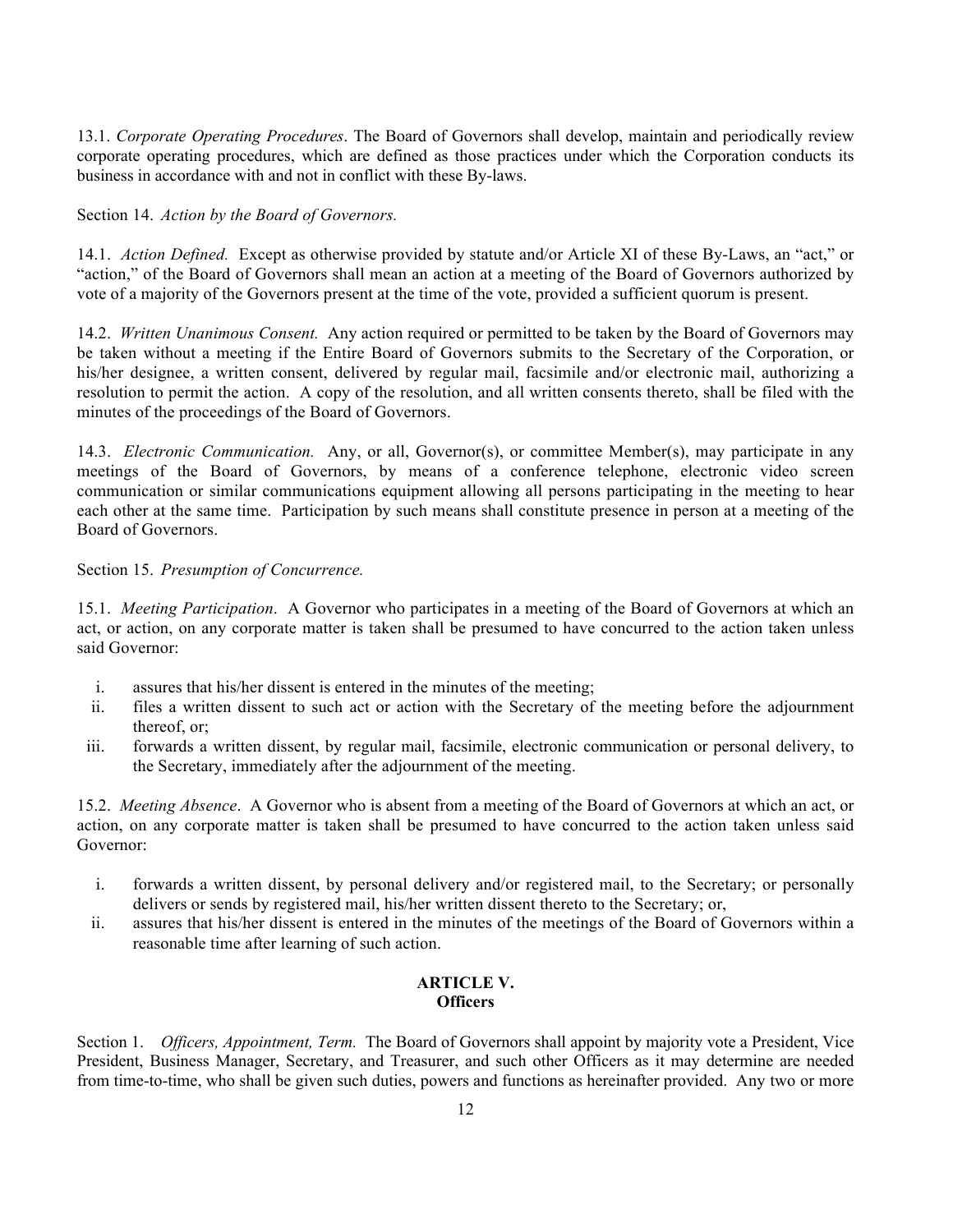offices may be held by the same person, except the offices of President and Secretary, or the offices corresponding thereto.

The officers shall be elected by the Board of Governors from among their own number at the first meeting of the Board of Governors following the Annual Membership Meeting of the Corporation. Contested election shall be by secret ballot.

Officers shall be appointed to hold office for one (1) year from the date of appointment. Each Officer shall hold office for the term for which he/she is appointed and until his or her successor has been appointed. There is a term limit of three (3) successive Officer terms for President and Vice President. However, a Governor may conclude the term limit for one Officer position and subsequently be elected to a different Officer position.

Section 2. *Suspension, Removal, Resignation.* Officers serve at the discretion of the Board of Governors. Any Officer appointed by the Board of Governors may be suspended or removed by a majority vote of the Board of Governors. In the event of the resignation, suspension, removal, incapacitation or death of an Officer, the President shall appoint an acting successor to fill the un-expired term. This appointment shall be confirmed by a majority vote of the Board of Governors within the next two (2) Regular Meetings.

Section 3. *Duties.*

3.1. *President*. The President shall be the principal volunteer executive officer of the Corporation and shall in general monitor and supervise the business and affairs of the Corporation. He/she shall preside at all meetings of the Board of Governors and shall be a voting Member of all Committees of the Board of Governors and Committees of the Corporation, unless otherwise precluded by statute, regulation and/or these By-Laws. The President is authorized to sign any deeds, mortgages, bonds, contracts or other instruments that the Board of Governors has authorized to be executed, except in cases where the signing and execution thereof shall be expressly delegated by the Board of Governors, these By-Laws and/or applicable regulation or statute to some other Officer or agent of the Corporation. The President is the sole Officer or Governor authorized to speak on behalf of the Corporation, unless the President and/or the Board of Governors have otherwise delegated such authority to another Officer, Governor and/or representative or otherwise directed by these By-Laws. The President shall perform such other duties as from time-to-time may be assigned to him/her by the Board of Governors.

3.2. *Vice President*. The Vice President shall:

- a) perform the duties and have the authorities of the President in the absence of the President,
- b) serve as chairman of the Finance Committee,
- c) be an ex-officio Member of all other committees except the Nominating Committee, and
- d) be assumed to succeed as President upon the expiration of the preceding President's term of office.

#### 3.3. *Business Manager*. The Business Manager shall:

- a) be liaison with all external agencies having or soliciting standard business with the corporation, such as:
	- 1) provision of insurance coverage,
	- 2) solicitation of credit recognition by firms and vendors,
	- 3) negotiation of contracts and coordination of same with responsible individuals, groups or committees of the corporation, and
- b) perform of such other business duties as may be prescribed by the Board of Governors.

3.4. *Treasurer*. The Treasurer shall be responsible for the supervision and accounting of all funds received or expended by the by the Corporation and shall keep the Board of Governors informed on all pertinent financial matters. The Treasurer shall provide a financial report at all Regular Meetings of the Board of Governors in a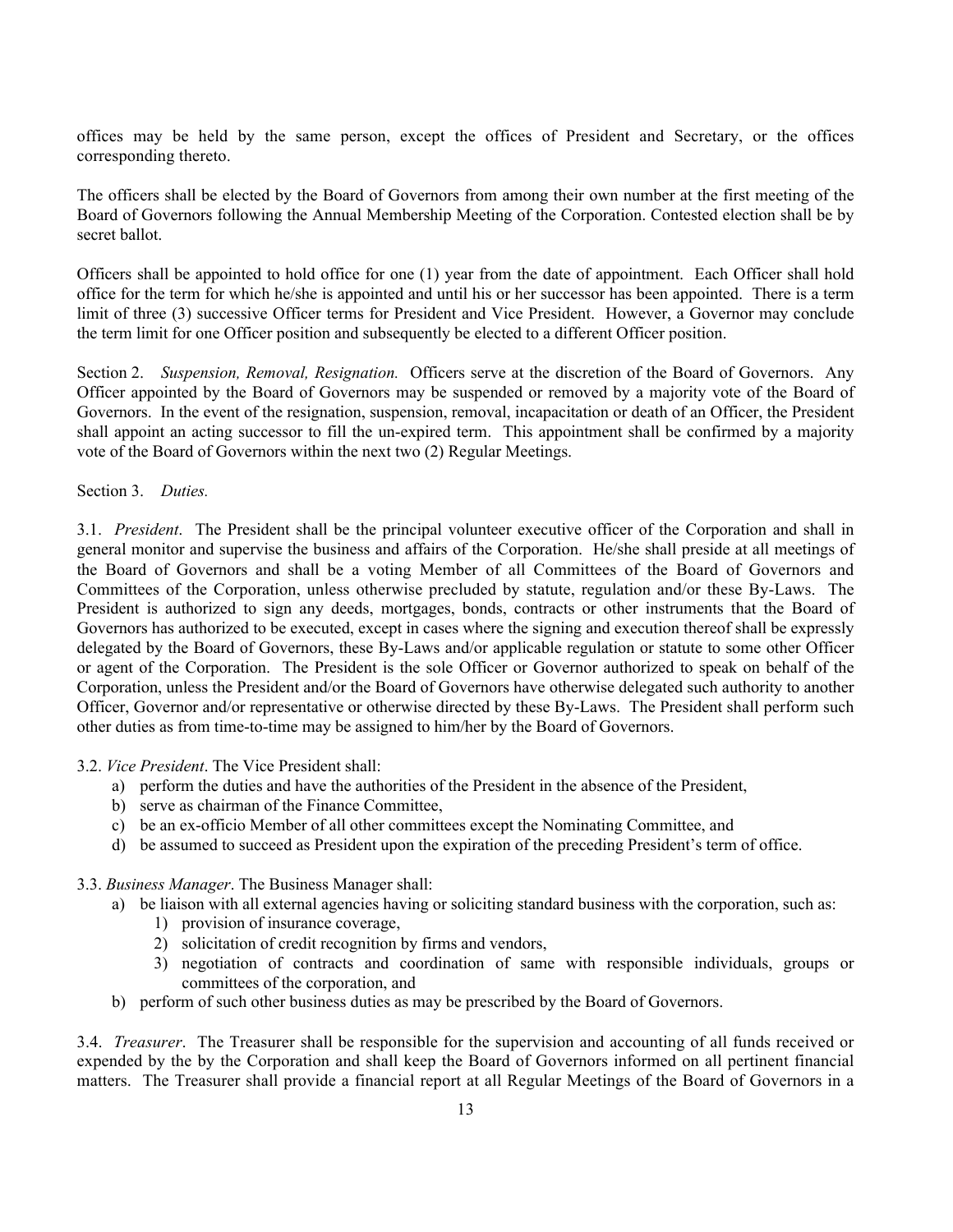format prescribed by the Board of Governors. The Treasurer shall perform other duties as from time-to-time may be assigned to him/her by the President and/or the Board of Governors. Such duties shall further include:

- a) have custody of the funds of the Corporation,
- b) receive and disburse all moneys,
- c) make expenditures consistent with the direction of the Board of Governors or, where authorized, the Finance Committee,
- d) keep accurate, detailed and permanent records of receipts and expenditures,
- e) present a full report, to the Board of Governors at such times as it may require, and
- f) present books to the Finance Committee for audit each year.

3.5. *Secretary*. The Secretary shall generally be responsible for assuring that the records of the Corporation are properly recorded, documented and stored and that all informal or formal notices that may be issued by the Corporation are tendered in a manner in compliance with all applicable statutes, regulations, contracts, ethical obligations, the Certificate of Incorporation, as may be amended, and these By-Laws. The Secretary shall assure that the minutes of the meetings of the Board of Governors, and Committees of the Board of Governors or Corporation, if any, are properly recorded, documented and stored; keep a register of the post office address, telephone number and, where appropriate electronic address of each Officer, Governors and Members of committees who do not serve on the Board of Governors, if any; notify Governors of election and Members of committees of appointment; and, generally serve as custodian of the records of the Corporation. He/she may delegate recording, documentation and storage and other duties, as deemed appropriate, to other Officers, excepting the President, Governors, or employees of the Corporation. The Secretary shall perform such other duties as from time-to-time may be assigned to him/her by the President and/or the Board of Governors.

# **ARTICLE VI.**

# **Committees**

Section 1. *Committee Types and General Authority and Responsibilities.* The Board of Governors may permissibly charge committees to perform various functions on behalf of the Corporation in either of the two (2) available types: Committees of the Board of Governors and Committees of the Corporation**.** Each Committee of the Board of Governors and Committee of the Corporation, and every Member thereof, shall serve at the pleasure of the Board of Governors. All Committees shall keep minutes of all proceedings, to be regularly submitted to the Secretary for subsequent distribution to the Entire Board of Governors, and report to the Board of Governors, at its next scheduled Regular Meeting, all activities and determinations.

The President shall appoint committee Members, subject to Board of Governors majority vote approval, for any committees so authorized by the Board of Governors.

Section 2. *Committees of the Board of Governors.* Committees of the Board of Governors shall be comprised solely of, at least, three (3) voting Governors appointed by the President and shall have either standing authority and/or may be designated specific authority from time-to-time by the Board of Governors to take action within statutory limitations that would legally bind the Board of Governors and/or the Corporation. No Committee of the Board of Governors shall have such the authority in the following matters:

- i. submission to Members, if any, of any act, or action, requiring Members approval by statute and/or these By-Laws;
- ii. filling of vacancies on the Board of Governors, or in any of its various committees;
- iii. fixing of compensation for Governors, or Members of its various committees;
- iv. authorization of any form of Fundamental Corporate Change, as set forth in these By-Laws, including, but not limited amendment, or repeal, of these By-Laws or the adoption of new By-Laws; and/or,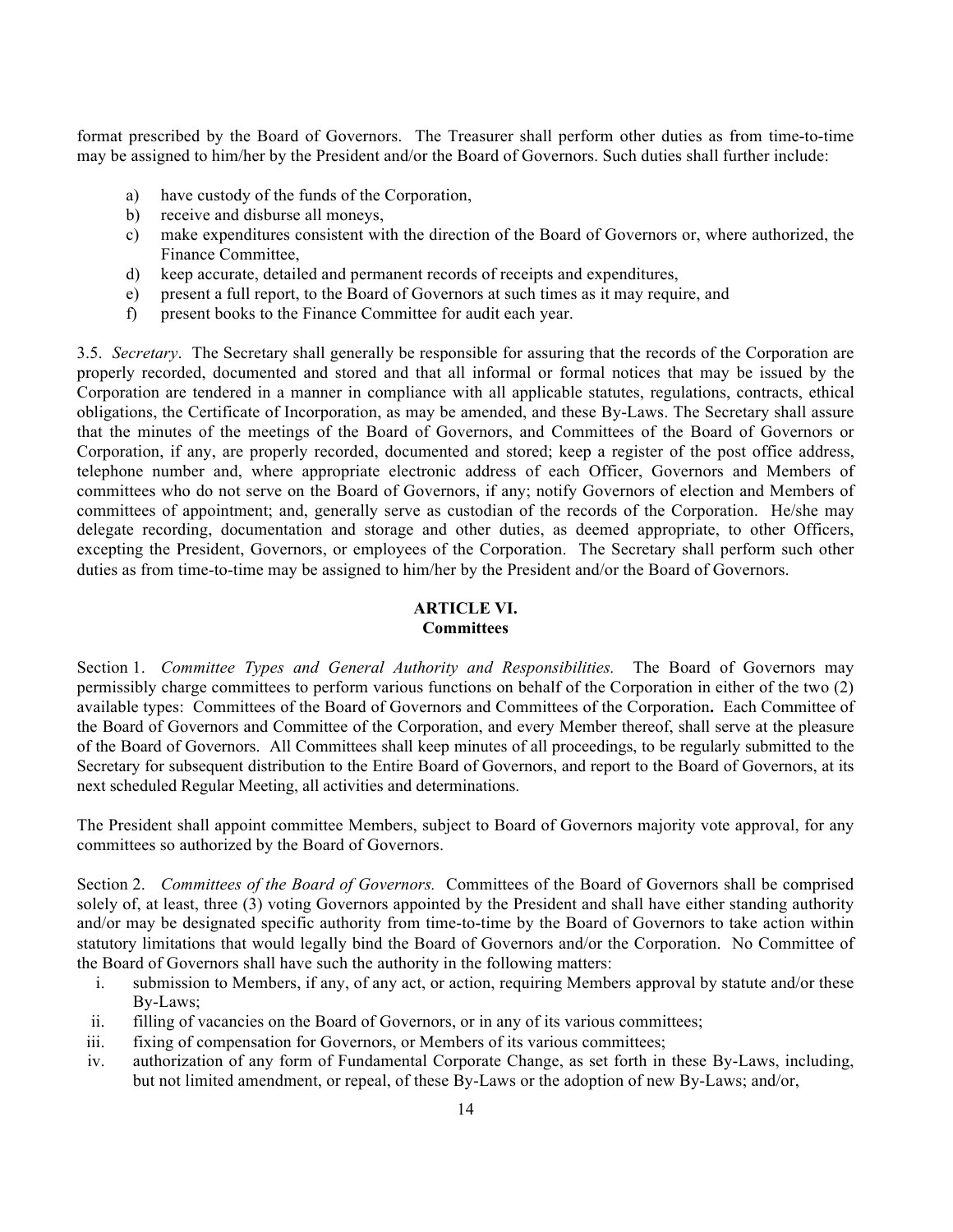v. amendment, or repeal, of any resolutions of the Board of Governors, which by its terms, shall not be capable of amendment or repeal.

Section 3. *Committees of the Corporation.* Committees of the Corporation shall be comprised of at least three (3) individuals elected by majority vote of the Entire Board of Governors and shall either have standing authority or may be designated specific authority from time-to-time by the Board of Governors. Committees of the Corporation are advisory in nature and cannot under any circumstances take actions that bind the Board of Governors and/or the Corporation.

The Board of Governors shall appoint, at least, three (3) voting Governors and/or non-Governors, to serve on the following standing Committees of the Corporation: Resource Development and Advancement; Nominating; Finance and Governance; Building Operations; Theatre Operations. The Board of Governors, by resolution adopted by the majority of the Board of Governors, may designate other standing, or *ad hoc*, Committees of the Corporation, with such authority as the applicable resolution shall provide.

Section 4. *Qualifications.* The Board of Governors may establish or waive qualifications for committee Membership at its discretion.

Section 5. *Meetings*. Meetings of committees, of which no formal notice shall be necessary, shall be held at such time and place as may be fixed by the President or the Chair of the applicable Committee or by majority vote of the Members of the committee.

Section 6. *Quorum and Manner of Acting.* Unless otherwise provided by resolution of the Board of Governors, a majority of all of the Members of a committee shall constitute a quorum for the transaction of business and the vote of a majority of all of the Members of the committee shall be the act of the committee. The procedures and manner of acting of all committees shall be subject at all times to the direction of the Board of Governors. All committees shall maintain appropriate minutes of their meetings in an effort to document proper and appropriate oversight.

Section 7. *Committees of the Corporation Authorized*. This is a non-exhaustive list of the duties for these committees:

7.1. *Resource Development and Advancement*. This committee shall contribute on areas related to fundraising, marketing, PR, and celebrations, along with other duties as assigned by the President.

7.2. *Nominating.* The Nominating Committee shall consist of one Governor and two non-Governor Members. This committee shall nominate a slate of candidates for Governors, and shall report this slate at the April meeting of the Board of Governors. Service on the Nominating Committee shall not disqualify a Member from nomination. Slate shall be defined as the nomination of one candidate per vacancy. This committee shall have other duties as assigned by the President.

### 7.3. *Finance and Governance*.

1) A Finance and Governance Committee, consisting of the Vice President who shall act as chair, the Business Manager, the Treasurer, and one non-Governor Member appointed by the President, shall oversee the financial activities of the Corporation and advise the Board of Governors on financial matters, and prepare such budgets as the Board of Governors may direct. A quorum of three (3) Members shall be required at meetings of the Finance Committee for the transaction of business.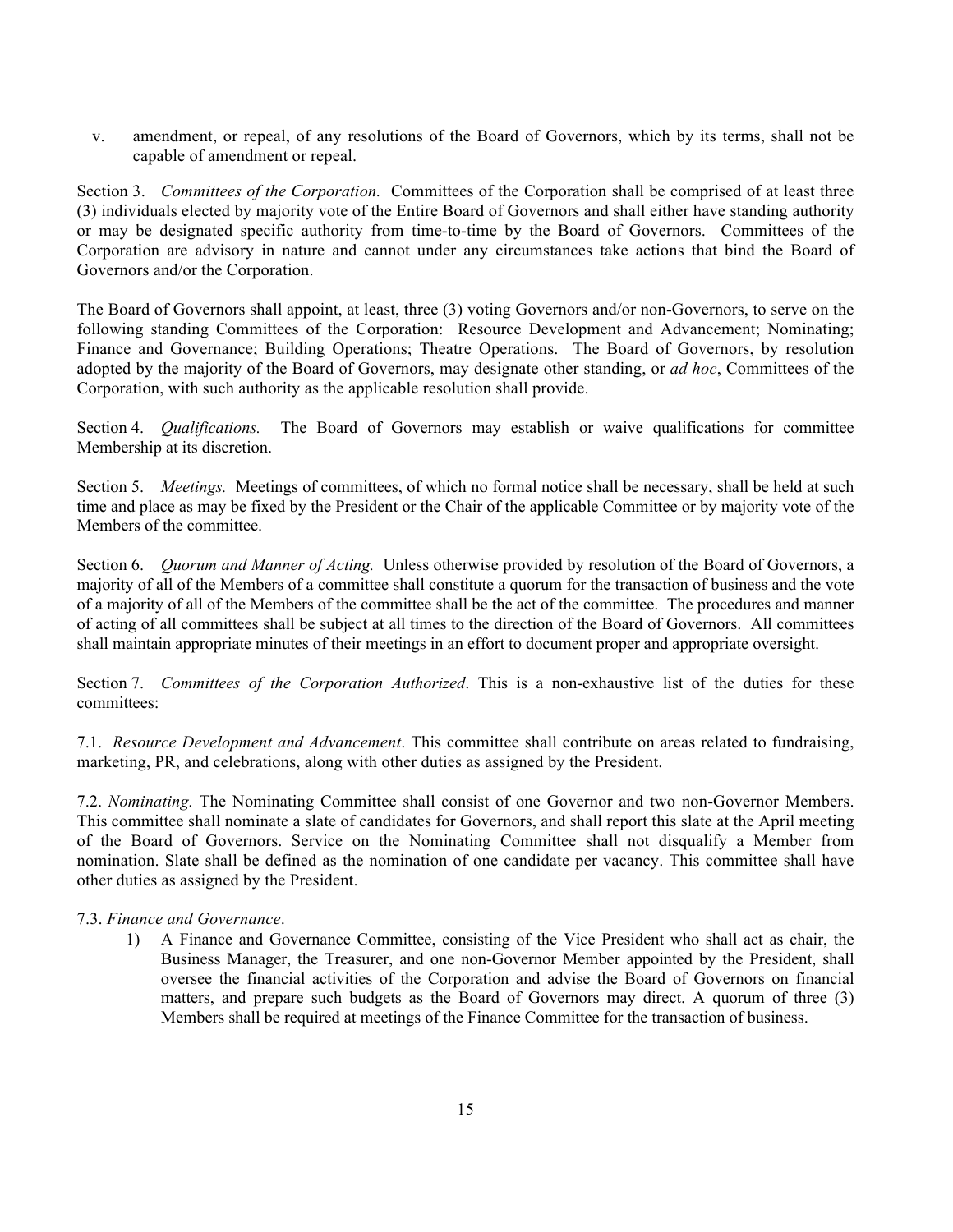- 2) The Finance and Governance Committee, acting as an agent of the Board of Governors, is empowered to authorize emergency expenditures in excess of those authorized by the Board of Governors, up to a maximum to be determined by the Board of Governors, between any two (2) meetings of the Board of Governors, unless this power has been specifically limited by the Board of Governors. All such authorizations must be reported at the next meeting of the Board of Governors.
- 3) Excluding the Treasurer, the other three (3) Members of the Finance Committee shall act as an Audit Committee to audit the Treasurer's book at the completion of each fiscal year.

7.4. *Building Operations*. This committee shall contribute on areas related to real property development and maintenance, along with other duties as assigned by the President.

7.5. *Theatre Operations*. This committee shall contribute on areas related to producing theatre, along with other duties as assigned by the President.

# **ARTICLE VII.**

# **Elected Officer and Governor Compensation, Reimbursement and Loans**

Section 1. *Compensation.* No elected Governor, Officer or Member of a committee shall receive compensation for his/her services as a Governor, Officer and/or Member of a committee, but if properly authorized, may permissibly receive other compensation for services that may be rendered to the Corporation, provided any such compensation is awarded pursuant to all applicable policies and procedures required by statute, regulation and/or these By-Laws. The Board of Governors shall be empowered to provide reasonable compensation, together with reimbursement for reasonably incurred expenses, for offices or positions not afforded voting privileges for purposes, such as the position of Executive Governor.

Section 2. *Reimbursement*. Notwithstanding the mandates of this Article, at the discretion of the Board of Governors, individual Governors, Officers, Members of Committees and employees may be reimbursed in an amount determined by the Board of Governors for expenses reasonably incurred by them in the performance of their duties on behalf of the Corporation.

Section 3. *Loans.* No loans shall be made by the Corporation to its Governors, Officers, Members of committees or to any other corporation, firm, association or other entity in which one or more of its Governors, Officers or committee Members are Governors or officers or hold a substantial financial interest, except as may be permitted by statute.

### **ARTICLE VIII. Fiscal Year, Independent Financial Audit, and Finances**

Section 1. *Fiscal Year*. The fiscal year for The Corporation shall commence on the 1<sup>st</sup> day of June and conclude on the  $31<sup>st</sup>$  day of May.

Section 2. *Independent Financial Audit*. If required pursuant to stipulated statutory thresholds dictated by revenue annually received and/or other applicable regulation and/or contractual obligation, demanded by the Office of the Attorney General, requested by another regulatory agency or funder as a condition of funding, or otherwise recommended and authorized by the Board of Governors, the accounts of The Corporation shall be subject to an annual audit report or review to prepared by an Independent Auditor (as defined by statute) to be overseen by either the Board of Governors, or an authorized Committee of the Board of Governors, in a manner compliant with all applicable statutory, regulatory and contractual obligations.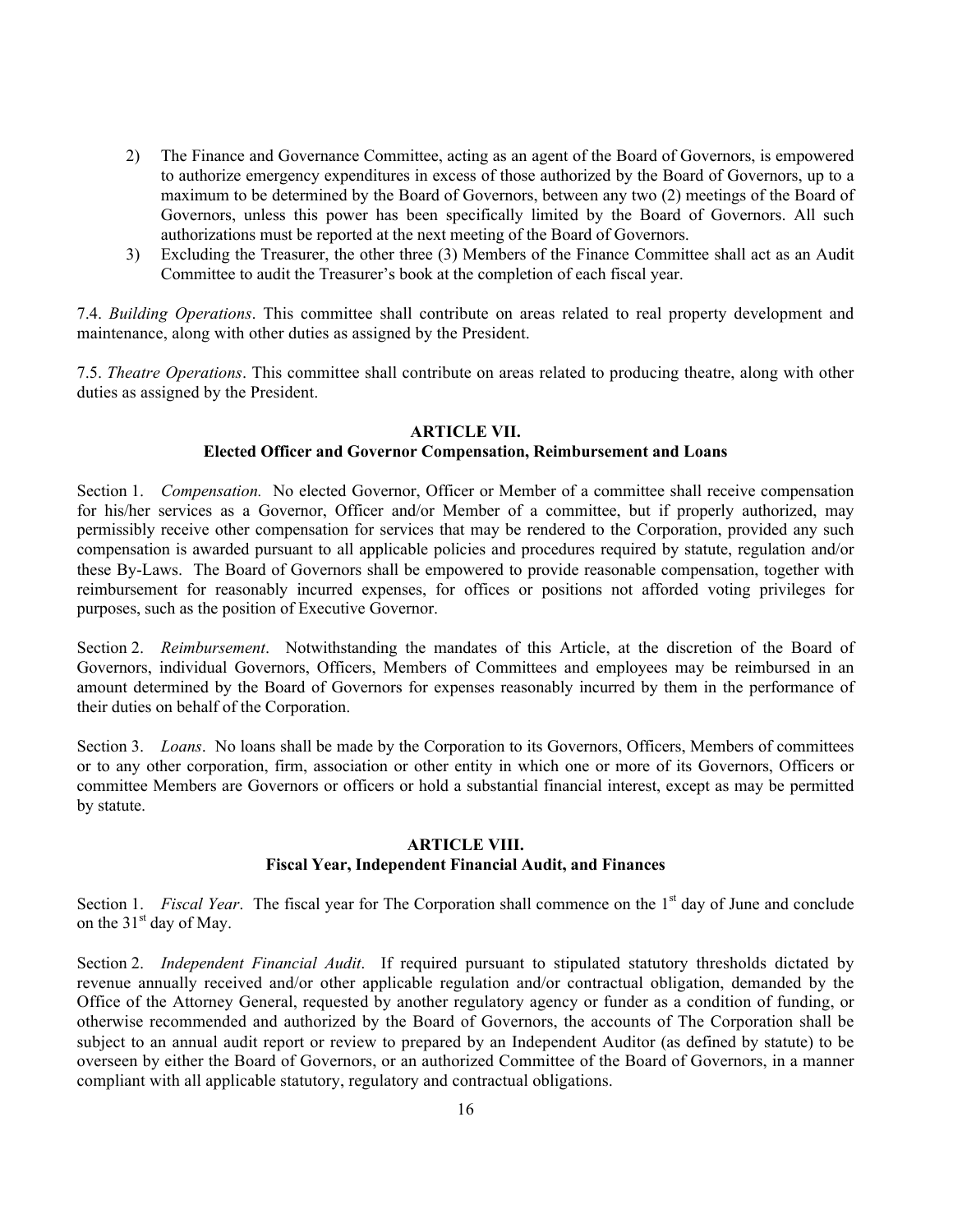# **ARTICLE IX. Statutory Compliance**

Section 1. *Definitions*. Should any term, phrase or understanding relative to any topic addressed in these By-Laws and/or the policies of the Corporation be specifically defined in a document entitled, "By-Law and Corporate Policy Definitions," a copy of which is annexed hereto, and made a part hereof of these By-Laws as *Appendix "A***,***"* the stipulated definition of such term in said document shall govern for purposes of interpreting the By-Laws and/or corporate policies.

Section 2. *Conflicts of Interest and Related Party Transaction Protocols*. This Corporation shall adopt, and at all times honor, the terms of a written Conflicts of Interest and Related Party Transaction Policy to assure that its Governors, Officers and Key Employees act in the Corporation's best interest and comply with applicable statutory, regulatory and ethical requirements. The Conflicts of Interest and Related Party Transaction Policy shall include, at a minimum, the following provisions:

- i. *Procedures*. procedures for disclosing, addressing, and documenting Conflicts of Interest and Related Party Transactions to the Board of Governors, or an authorized committee, as appropriate.
- ii. *Restrictions*. stipulations that when the Board of Governors, or an authorized committee, as appropriate, is considering a real/potential conflict of interest, the interested party shall not:
	- (a) be present at, or participate in, any deliberations;
	- (b) attempt to influence deliberations; and/or,
	- (c) cast a vote on the matter.
- iii. *Definitions*. definitions of circumstances that could constitute a Conflict of Interest and/or Related Party Transaction..
- iv. *Documentation*. requirements that the existence and resolution of the conflict and/or transaction be documented in the records of the Corporation, including in the minutes of any meeting at which the conflict was discussed or voted upon; and,
- v. *Audit-Related Disclosure*. protocols to assure for the disclosures of all real or potential Conflicts of Interest and/or Related Party Transaction are properly forwarded to the Board of Governors, or another authorized committee, as appropriate, for purposes of audit-related consideration.

Section 3. *Conflicts of Interest and Related Party Transaction Conflicts Policy.* The Conflicts of Interest and Related Party Transaction Policy of the Corporation required in order to comply with the mandates of Section 2 of this Article is annexed hereto, and made a part hereof as *Appendix "B."* This policy may only be amended, modified or repealed by a two-thirds (2/3) majority vote of the Board of Governors present at any Annual Meeting, Regular Meeting or Special Meeting called for that purpose with the change in policy to not be applicable to any pending or currently being reviewed real or potential conflicts of interest or Related Party Transaction.

Section 4. *Potential Conflicts Disclosure Statement*. The Potential Conflicts Disclosure Statement of the Corporation required in order to comply with the mandates of Section 2 of this Article is annexed hereto, and made a part hereof as *Appendix "C."*

# **ARTICLE X. Indemnification of Governors, Officers and Employees**

Section 1. *Indemnification Obligations*. The Corporation shall indemnify its Governors, Officers, employees, and volunteers against judgments, fines, amounts paid in settlement and reasonable expenses and costs, including attorneys fees, in connection with any claim asserted against the Governor, Officer, employee or volunteer by court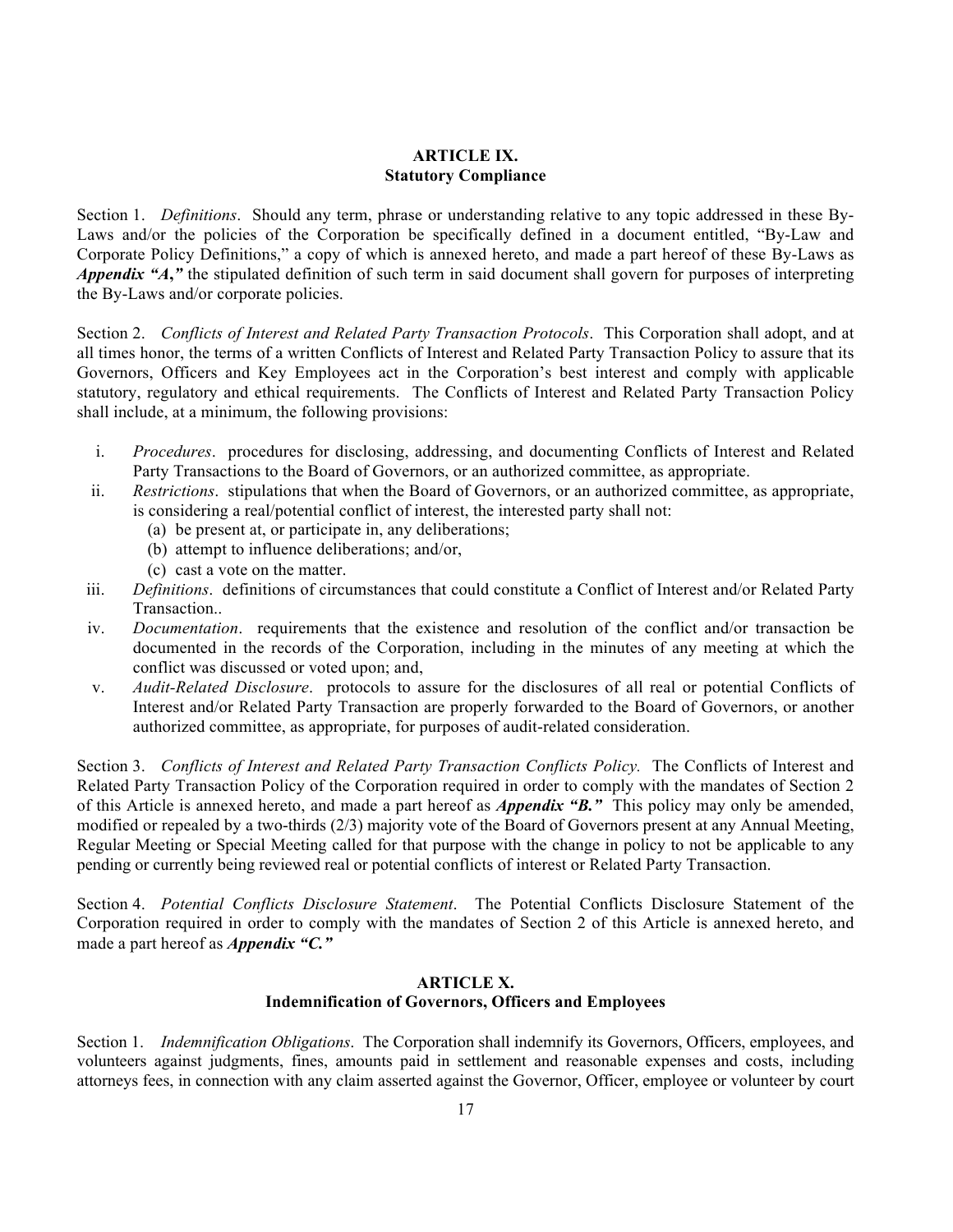action, or otherwise, by reason of the fact that such person was a Governor, Officer, employee or volunteer of the Corporation and acting in good-faith for a purpose which such person reasonably believed to be in the best interest of the Corporation, and was not unlawful, unethical or immoral. In order to assure adequate indemnification, the Corporation shall be required to purchase and maintain appropriate Governors and Officers ("D and O") liability insurance coverage. Any such indemnification, and related insurance, shall be considered, awarded and governed by the terms of a comprehensive Indemnification and Insurance Policy, a copy of which is annexed hereto, and made a part hereof as *Appendix "D."*

# **ARTICLE XI. Fundamental Corporate Changes**

Section 1. *By-Law Amendment.* These By-Laws may be amended, repealed or altered, by a two-thirds (2/3) majority vote of the Board of Governors present at any Annual Membership Meeting, Regular Meeting or Special Meeting of the Board of Governors called for that purpose, excepting that the Board of Governors shall have no authority to amend, repeal or alter Article III, this Article XI or any other By-Law applicable to the rights, entitlements and/or obligations of the Members.

Any amendment, repeal or alteration of the By-Laws authorized by the Board of Governors shall be presented to the Membership at the next Annual Membership Meeting or Special Meeting of the Membership called for that purpose, and may be vetoed, in whole or in part, or otherwise modified by majority vote of the Members present.

The Membership may by majority vote of the Members present at any Annual Membership Meeting or Special Meeting of the Membership called for that purpose, amend, repeal or alter Article III, this Article XI, any other By-Law applicable to the rights, entitlements and/or obligations of the Members or the By-Laws, in their entirety, with or without the consent of the Board of Governors.

Section 2. *Certificate of Incorporation Amendment.* The Certificate of Incorporation of the Corporation may be changed or amended, in whole or in part, by a two-thirds (2/3) majority vote of each the Board of Governors and those entitled to cast ballots for a resolution of the Membership, provided all statutory approvals are subsequently secured and any Certificate of Amendment or Restated Certificate of Incorporation is accepted for filing by the New York Department of State.

Section 3. *Purchase, Lease, Sale, Mortgage or Disposition of Real Property or Other Assets.* The purchase, lease [for five (5) or more years], sale, mortgage or disposition of all, or substantially all, of the real property or other assets of the Corporation shall only be authorized by a two-thirds (2/3) majority vote of the Board of Governors and a two-thirds (2/3) majority vote of those entitled to cast ballots for a resolution of the Membership.

Section 4. *Creation of Corporate Affiliate Relationship.* The Corporation may only enter into any affiliate arrangement, such as a parent/subsidiary relationship with another corporation, or form a new corporation for purposes of establishing an affiliate relationship, by a two-thirds (2/3) majority vote of each the Board of Governors and those entitled to cast ballots for a resolution of the Membership.

Section 5. *Merger or Consolidation.* This Corporation may be merged or consolidated by a two-thirds (2/3) majority vote of each the Board of Governors and those entitled to cast ballots for a resolution of the Membership, provided all statutory approvals are subsequently secured and any Certificate of Merger or Consolidation is accepted for filing by the New York State Department of State.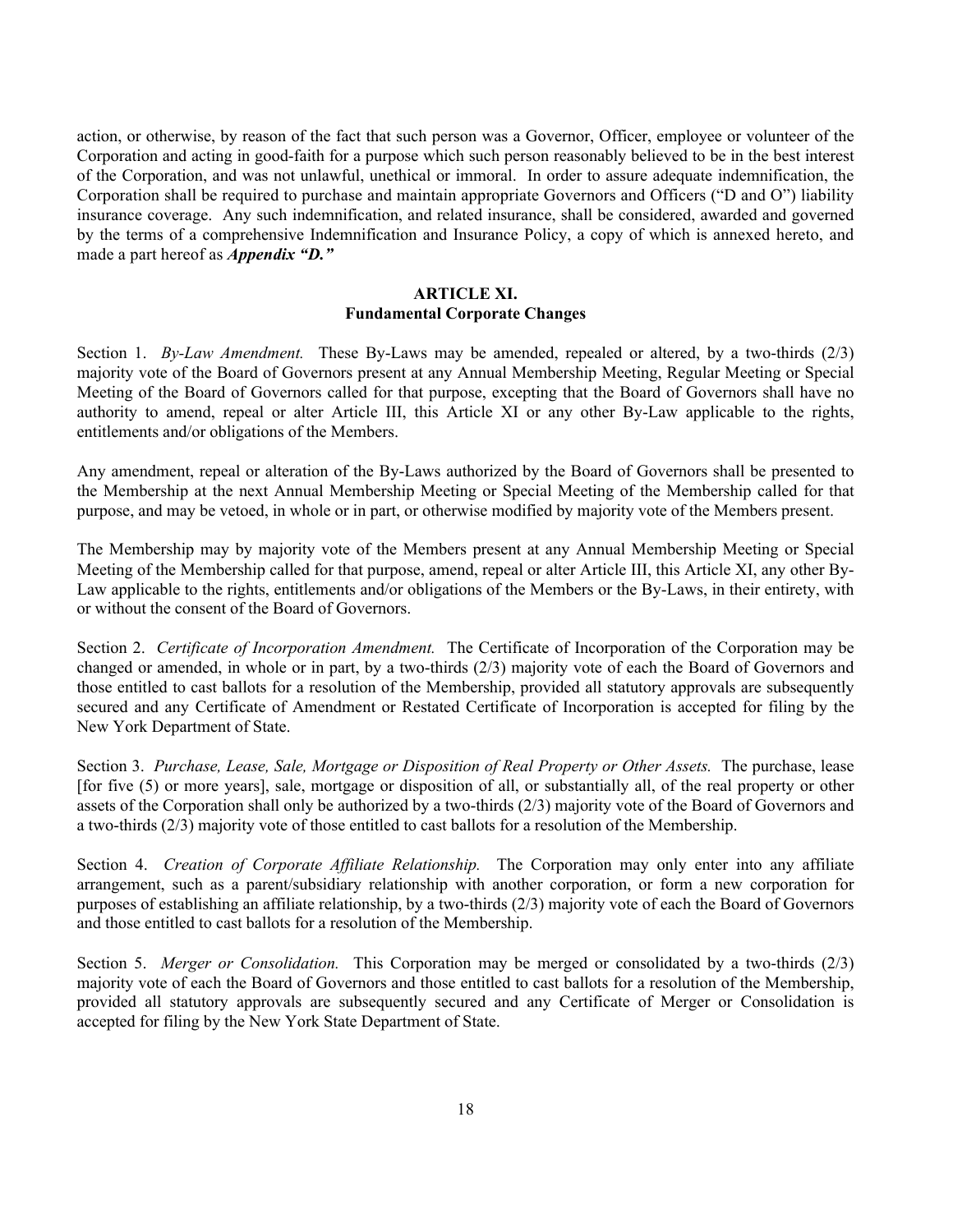### Section 6. *Dissolution.*

6.1. *Procedure.* This Corporation may be dissolved by a two-thirds (2/3) majority vote of each the Board of Governors and those entitled to cast ballots for a resolution of the Membership, provided all statutory approvals are subsequently secured and a Certificate of Dissolution is accepted for filing by the New York Department of State.

6.2. *Residual Assets*. In seeking approvals necessary for Dissolution, the Corporation shall exercise its best efforts to assure that any residual assets shall be donated to another Not-for-Profit Corporation qualified under Section 501(c)(3) of the Internal Revenue Code with purposes similar to those of this Corporation.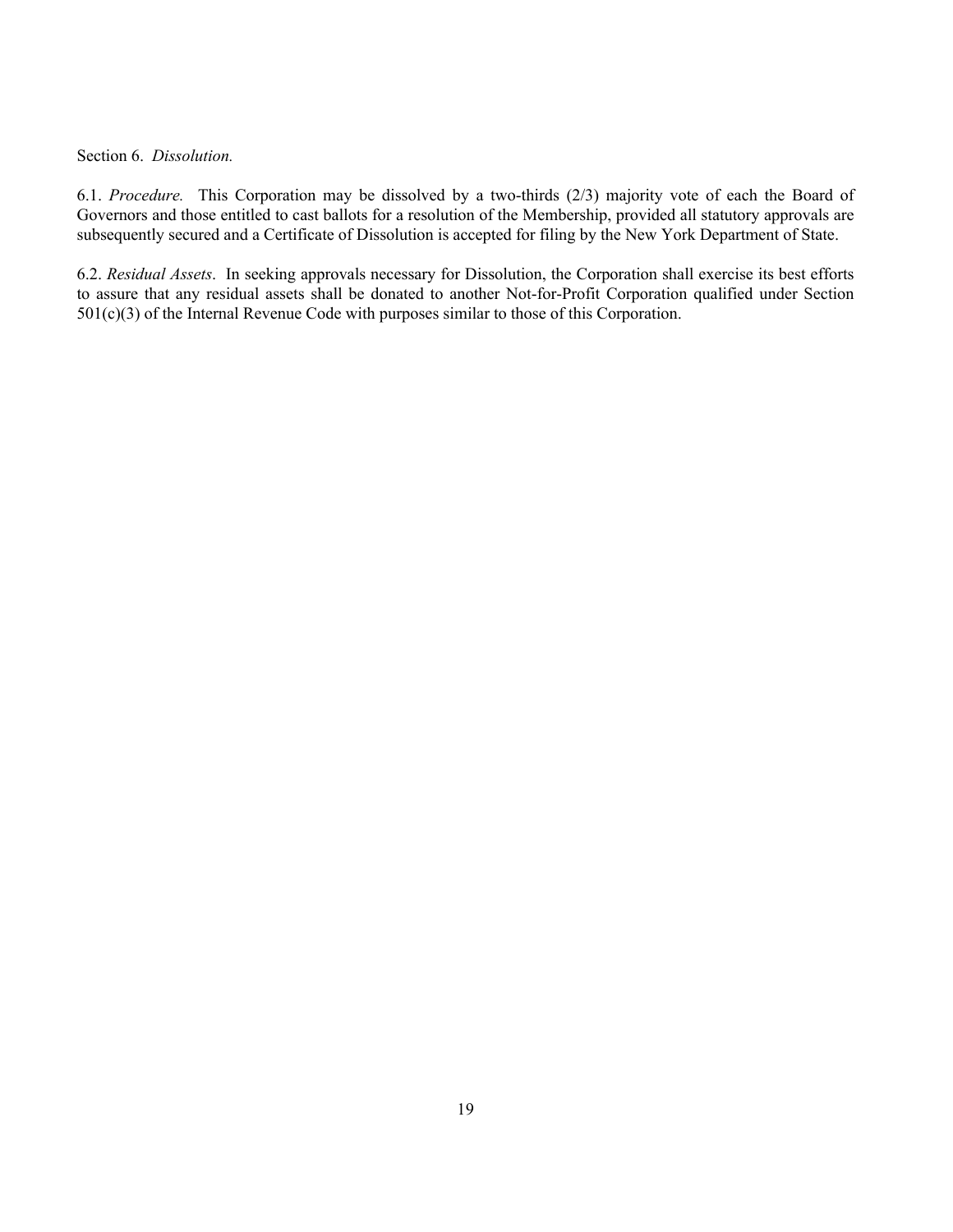### **APPENDIX A By-Laws and Corporate Policy Definitions**

- **1. Affiliate:** Any entity controlled by, or in control of, The Corporation.
- **2. Charitable Corporation:** Any Not-for-Profit Corporation formed, or deemed to be formed, for charitable purposes, including those formerly considered by the Not-for-Profit Corporation Law to be Type "B" or "C" Corporations, as well as former Type "D" with Charitable purposes.
- **3. Trustee:** Any Member of the Board of Governors of The Corporation, whether designated as Trustee, trustee, manager, governor, or by any other title.
- **4. Entire Board of Governors:** The total number of Trustees entitled to vote, which The Corporation would have if there were no vacancies. If the By-Laws provide that the Board of Governors shall consist of a fixed number of Trustees, then the "Entire Board of Governors" shall consist of that number of Trustees. If the By-Laws provide that the Board of Governors may consist of a range between a minimum and maximum number of Trustees, then the "Entire Board of Governors" shall consist of the number of Trustees within such range that were elected as of the most recently held election of Trustees, as well as any Trustees whose terms have not yet expired.
- **5. Independent Auditor:** Any Certified Public Accountant performing the audit of the financial statements of The Corporation who is not, nor is any Member of his/her firm, an Officer, Trustee, Employee or Volunteer of The Corporation or has a Relative who is such an individual.
- **6. Independent Trustee:** A Trustee who:
	- i. is not, and has not been within the last three (3) years, an Employee of The Corporation or an Affiliate of The Corporation and does not have a Relative who is, or has been within the last three (3) years, a Key Employee (as defined by these By- Laws) of The Corporation or an Affiliate;
	- ii. has not received, and does not have a Relative who has received, in any of the last three (3) fiscal years, more than ten thousand dollars (\$10,000) in direct compensation from The Corporation or an Affiliate (other than reimbursement for expenses reasonably incurred as a Trustee or reasonable compensation for service as a Trustee if permitted by statute and regulation;
	- iii. is not a current Employee of or does not have a substantial financial interest in, and does not have a Relative who is a current Officer of or has a substantial financial interest in, any entity that has made "payments" to, or received "payments" from, The Corporation or an Affiliate of The Corporation for property or services in an amount which, in any of the last three (3) fiscal years, exceeds the lesser of twenty-five thousand dollars (\$25,000) or two percent (2%) of such entity's consolidated gross revenue. For purposes of this definition the term "payments" does not include charitable contributions, dues or fees paid to The Corporation for services which The Corporation performs as part of its nonprofit purposes, provided that such services are available to individual Members of the public on the same terms; or
	- iv. is not and does not have a relative who is a current owner, whether wholly or partially, Trustee, officer or employee of The Corporation's outside auditor or who has worked on The Corporation's audit at any time during the past three (3) years.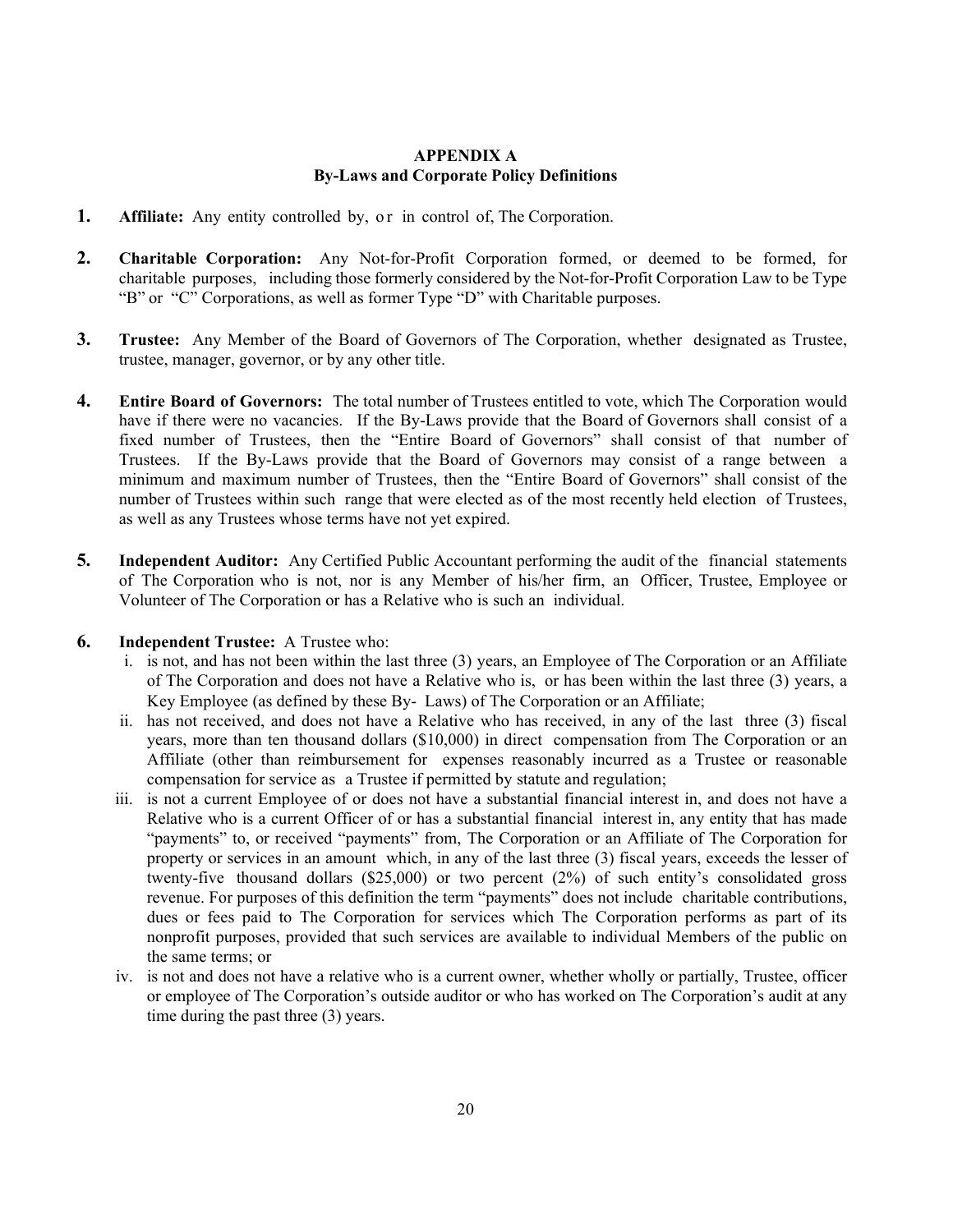For purposes of this definition, the term "payment" does not include charitable contributions, dues or fees paid to The Corporation for services, which The Corporation performs as part of its nonprofit purposes, provided that such services are available to individual Members of the public on the same terms.

**7. Key Employee:** Any person who is in a position to exercise substantial influence over the affairs of The Corporation, or has been in the prior 5 years.

A description of relevant factors is at 26 CFR  $\S$ 53.4958-3(e)(2); this includes persons who have contributed more than \$5,000, if it exceeds 2% of total contributions that year, in any of the five most current tax years.

- **8. Member:** Any person afforded rights, entitlements or obligations with respect to the governance and operations of The Corporation, as identified in the By-Laws and/or the Certificate of Incorporation, as may be amended. For instance, if a Membership is authorized to elect Trustees or approve By-Laws changes.
- **9. Non-Charitable Corporation:** Any Not-for-Profit Corporation formed, or deemed to be formed, for other than the purposes of a Charitable Corporation, including, but not limited to one formed for any one, or more of the following non-pecuniary purposes: civic, patriotic, political, social, fraternal, athletic, agricultural, horticultural, or animal husbandry, or for the purpose of operating a professional, commercial, industrial, trade or service association, including those formerly considered by the Not-for-Profit Corporation Law to be Type "A" Corporations, as well as former Type "D" with Non-Charitable purposes.
- **10. Officer:** Any Trustee, trustee, manager, governor, or by any other title, any individual holding an office of The Corporation identified in the Certificate of Incorporation and/or By-Laws.

### **11. Related Party**:

- i. any Trustee, Officer or Key Employee of The Corporation or any Affiliate, or any other person who exercises the powers of Trustees, officers or key employees over the affairs of The Corporation or any affiliate of The Corporation;
- ii. any Relative of any individual described in clause (i); or
- iii. any entity in which any individual described in clauses (i) and (ii) herein has a thirty-five percent (35%) or greater ownership or beneficial interest or, in the case of a partnership or professional corporation, a direct or indirect ownership interest in excess of five percent (5%).
- **12. Related Party Transaction:** Any transaction, agreement or any other arrangement in which a Related Party has a financial interest and in which The Corporation, or any Affiliate, is a participant. The assessment of, and any determination concerning, any Related Party Transaction, must be considered in strict compliance with the adopted policies and procedures of The Corporation.
- **13. Relative:** Of individual means his or her spouse, domestic partner, ancestors, brothers and sisters (whether whole or half-blood), children (whether natural or adopted), grandchildren, great-grandchildren, and spouses or domestic partners of brothers, sisters, children, grandchildren and/or great-grandchildren.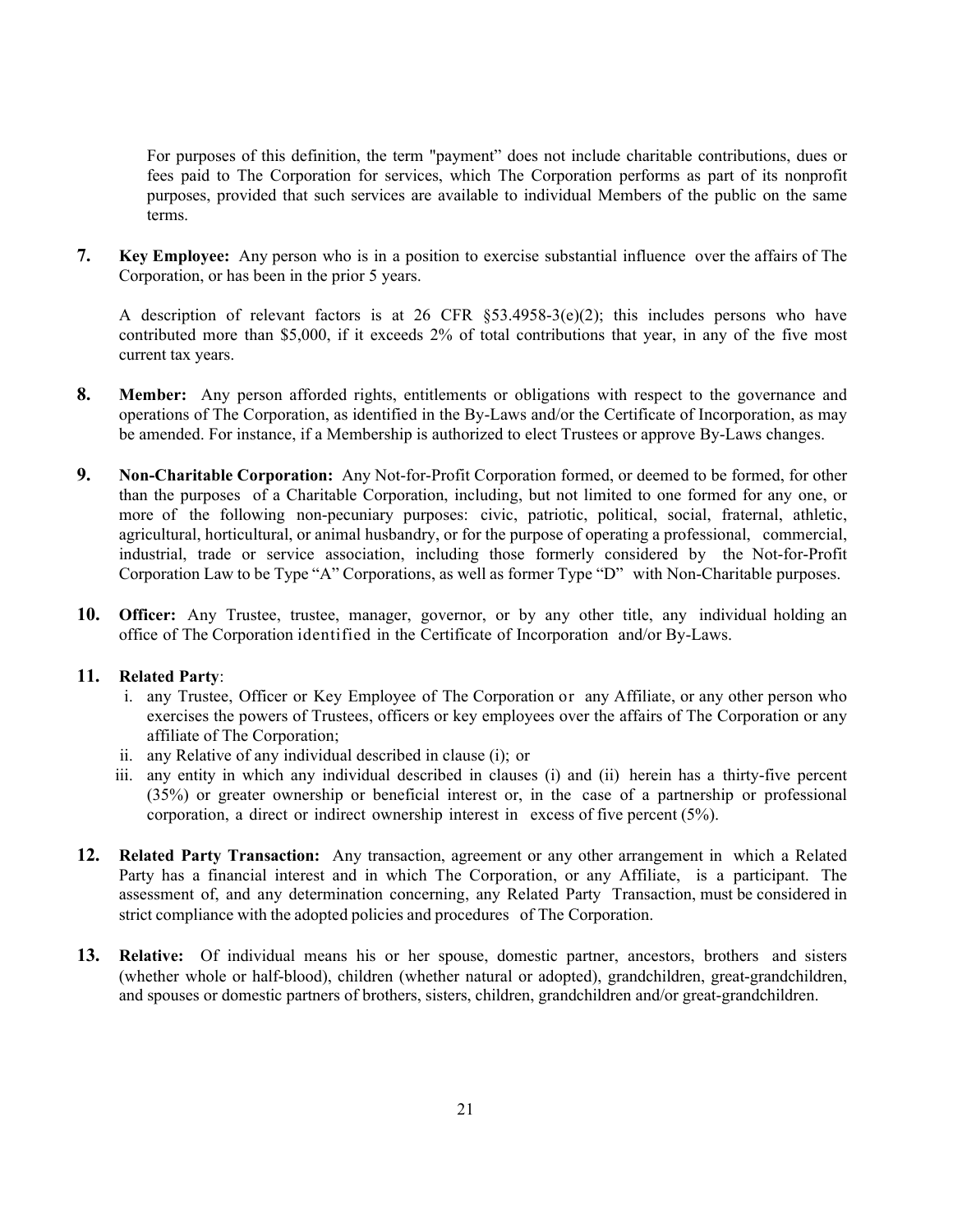# **APPENDIX B**

# **Board of Governors Conflicts of Interest and Related Party Transaction Policy**

# *1. Policy Requirements.*

Any real or potential "Conflict of Interest" and/or "Related Party Transaction" (each as defined herein) and any other interested matter must be addressed in accordance with the terms of this Board of Governors Conflicts of Interest and Related Party Transactions Policy. Any Conflict of Interest and/or Related Party Transaction, or any other interested matter, authorized in a manner that is materially inconsistent with the terms of this policy may be subsequently rendered void or voidable by a vote of a majority of the Board of Governors, excluding any Trustees with an interest in the subject transaction or matter.

# *2. Definitions.*

- a. Conflict of Interest. Unless otherwise specifically excluded herein, a "Conflict of Interest" means any transaction, agreement or any other arrangement, including, but not limited to a "Related Party Transaction," as defined herein, between this Corporation and another individual or entity that confers a direct, substantial benefit to any Related Party, as defined herein. The following circumstances shall not be considered a Conflict of Interest for purposes of interpretation of this definition or consideration of a Conflict of Interest by the Board of Governors:
	- i. the current, or prior, service of an Officer, Trustee or Key Employee of this Corporation, or a Relative thereof, all as defined herein, as an officer, Trustee, trustee, key employee or partner, or the equivalent thereof, of any corporate entity that is: considered to be an Affiliate, as defined herein; otherwise controlled by, or controls, this Corporation, and/or; an Affiliate of any corporate entity controlled by, or that controls, this Corporation, or;
	- ii. the current, or prior, receipt by an Officer, Trustee or Key Employee of this Corporation, or a Relative thereof, of goods or services offered by this Corporation that are generally made available to other similarly-situated individuals, provided that the recipient does, has not, received any form of preferential treatment as a consequence of his/her relationship with this Corporation.

The assessment of, and any determination concerning any Conflict of Interest must be considered in strict compliance with the adopted policies and procedures of The Corporation.

- b. Related Party Transaction. Unless otherwise specifically excluded herein, a "Related Party Transaction" means any transaction, agreement or any other arrangement in which a Related Party has a financial interest and in which The Corporation, or any Affiliate, is a participant. The following circumstances shall not be considered a Related Party Transaction for purposes of interpretation of this definition or consideration of a Related Party Transaction by the Board of Governors:
	- i. the current, or prior, service of an Officer, Trustee or Key Employee of this Corporation, or a Relative thereof, all as defined herein, as an officer, Trustee, trustee, key employee or partner, or the equivalent thereof, of any corporate entity that is considered to be an Affiliate, as defined herein; otherwise controlled by, or controls, this Corporation, and/or; an Affiliate of any corporate entity controlled by, or that controls, this Corporation, or;
	- ii. the current, or prior, receipt by an Officer, Trustee or Key Employee of this Corporation, or a Relative thereof, of goods or services offered by this Corporation that are generally made available to other similarly-situated individuals, provided that the recipient does not, or has not, received any form of preferential treatment as a consequence of his/her relationship with this Corporation.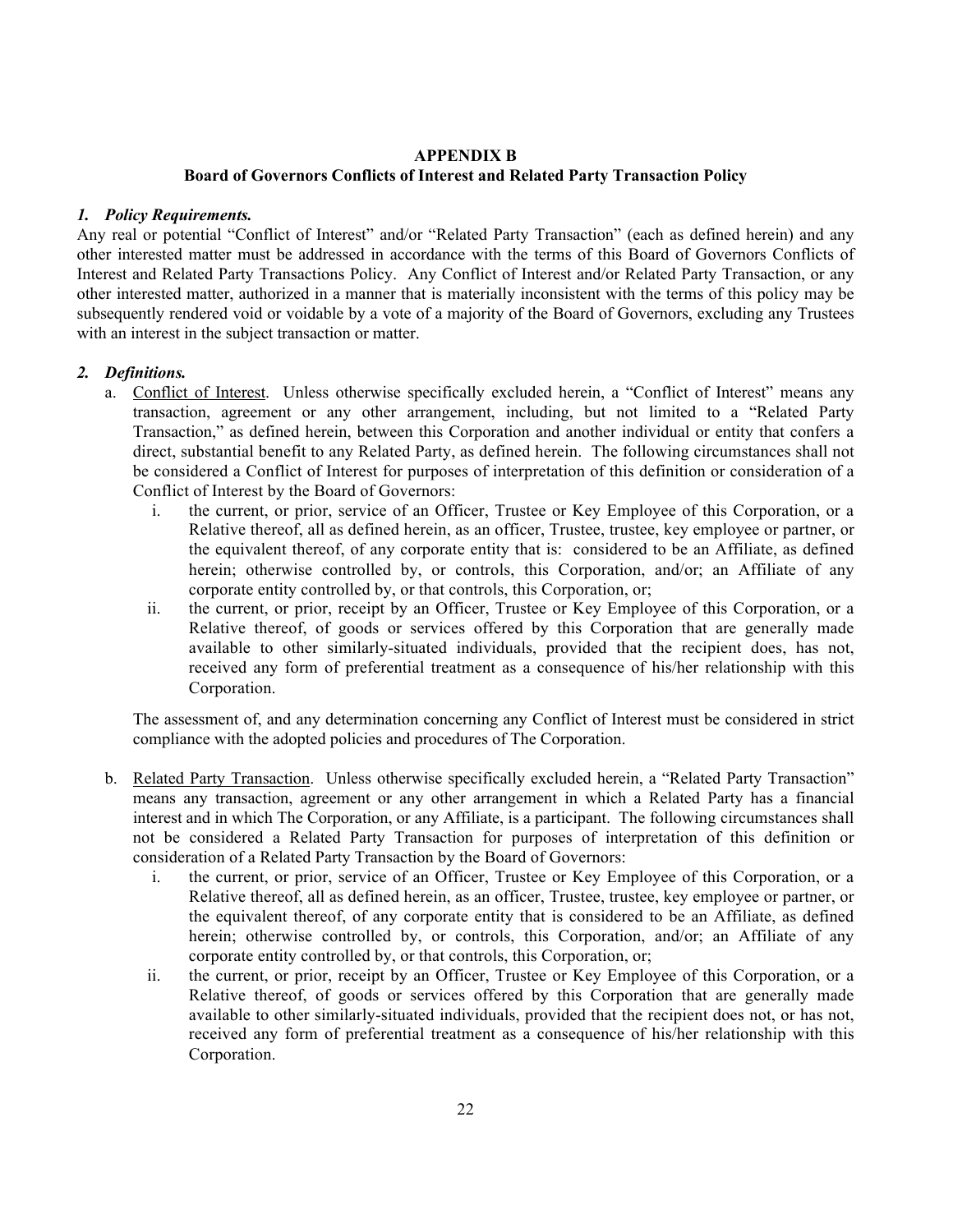The assessment of, and any determination concerning, any Related Party Transaction, must be considered in strict compliance with the adopted policies and procedures of The Corporation.

- c. Related Party. A "Related Party" means any:
	- i. Officer, as defined by statute;
	- ii. Trustee, as defined by statute;
	- iii. Key Employee, as defined by statute;
	- iv. founder of The Corporation;
	- v. individual who has made substantial monetary contributions to The Corporation;
	- vi. Relative, as defined by statute, of an Officer, Trustee, Key Employee, founder or substantial contributor;
	- vii. partnership or professional corporation where an Officer, Trustee or Key Employee, or a Relative thereof, directly or indirectly, has an ownership interest in excess of five percent (5%);
	- viii. entity where an Officer, Trustee or Key Employee, or a Relative thereof, directly or indirectly, holds a thirty-five percent (35%), or greater, ownership or beneficial interest; or,
	- ix. corporate entity where an Officer, Trustee or Key Employee, or a Relative thereof, serves as an officer, Trustee, trustee, key employee or partner, or the equivalent thereof.

#### *3. General Disclosure.*

Prior to initial election, and annually thereafter, each Trustee shall be required to complete, sign and submit to the Secretary, or an authorized designee, as appropriate, a written statement identifying, to the best of the Trustee's knowledge, any entity of which such Trustee is an officer, Trustee, trustee, owner (either as a sole proprietor, partner or Member) or employee and with which The Corporation has a relationship, and any transaction in which The Corporation is a participant and in which the Trustee might have a real or potential interest. The Secretary shall provide a copy of all completed disclosure statements to the Board of Governors, or another authorized committee thereof, as appropriate. A copy of each disclosure statement shall be available to any Trustee on request.

#### *4. Specific Disclosure.*

If at any time during his or her term of service, a Trustee, Officer or Key Employee (each as defined by Appendix "A") acquires an interest, or circumstances otherwise arise, which could give rise to a real or potential Conflict of Interest and Related Party Transaction, or any other interested matter, he or she shall promptly disclose, in goodfaith, to the Board of Governors, or an authorized committee thereof, as appropriate, the material facts concerning such interest.

#### *5. Process of Review.*

The Board of Governors, or another designated Committee of the Board of Governors, shall thoroughly review any real, or potential, Conflict of Interest or Related Party Transaction, or any other interested matter and, if a designated Committee, submit to the Board of Governors a recommendation as whether or not it should be approved.

#### *6. Standard of Review.*

For purposes of this policy, amongst the considerations of the Board of Governors, or another authorized Committee of the Board of Governors, as appropriate, relative to assessment of any real or potential Conflict of Interest and/or Related Party Transaction, shall be the determination as to whether any financial interest, amounts to a Conflict of Interest and/or a Related Party Transaction, each as defined herein. Should any such financial interest be considered a Conflict of Interest and/or a Related Party Transaction, the terms of this "Conflict of Interest" and/or "Related Party Transaction Policy" shall apply with regard to proper consideration of the matter. Should the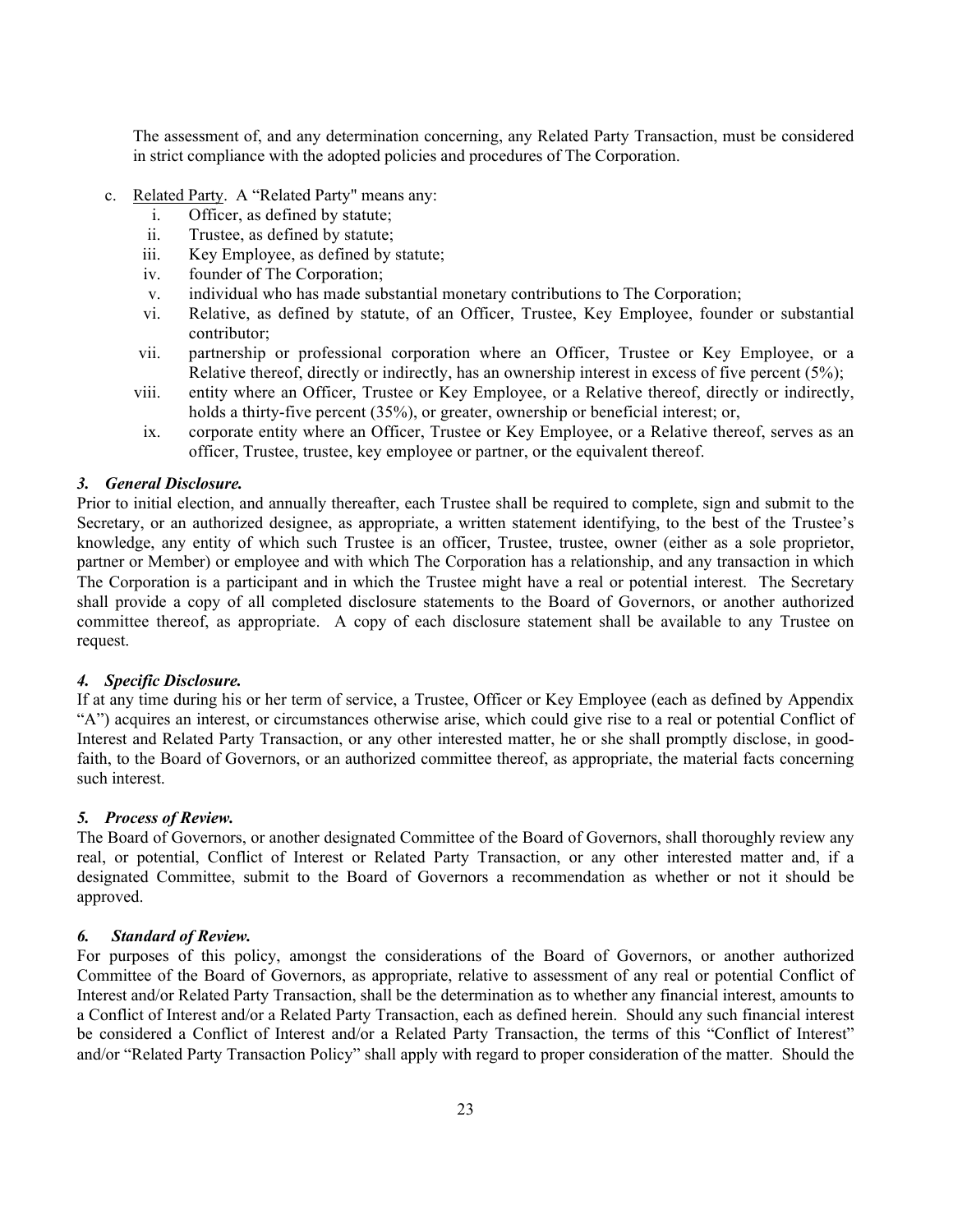financial interest not amount to a Conflict of Interest and/or Related Party Transaction, as defined herein, the transaction shall be considered a matter unworthy of additional non-customary review and/or documentation.

### *7. Authorization of Conflicts of Interest and Related Party Transactions.*

The Corporation shall not enter into any matter considered to be a Conflict of Interest and/or a Related Party Transaction, or any other interested matter, unless such a financial transaction, or other matter, is determined by the Board of Governors to be fair, reasonable and in The Corporation's best interest at the time of such determination.

### *8. Authorization of Transactions Concerning Substantial Financial Interest.*

With respect to any Conflict of Interest and/or Related Party Transaction, or other interested matter, in which a Related Party, or otherwise conflicted individual, has a substantial financial interest, the Board of Governors, or another authorized designated Committee of the Board of Governors, as appropriate shall:

- i. prior to entering into any such transaction, or matter, to the extent practicable, consider alternative transactions and/or a review of information compiled from, at least, two (2) independent appraisals of other comparable transactions;
- ii. approve the transaction by not less than a two-thirds (2/3s) majority vote of the Trustees and/or committee Members, as appropriate, present at the meeting; and,
- iii. contemporaneously document the basis for approval by the Board of Governors, or authorized committee, as appropriate, which shall include the preparation of a written report, to be attached to the minutes of any meeting where the transaction or matter was deliberated or authorized, identifying the details of the transaction or matter; alternate transactions considered; materials or other information reviewed, Trustees, or committee Members, present at times of deliberations; names of those who voted in favor, opposed, abstained or were absent; and, the specific action authorized.

# *9***.** *Restrictions***.**

With respect to any Conflict of Interest and/or Related Party Transaction, or any other conflicted matter, considered by the Board of Governors, or another authorized designated Committee of the Board of Governors, as appropriate, no Related Party, or otherwise conflicted individual, shall:

- i. be present at, or participate in, any deliberations;
- ii. attempt to influence deliberations; and/or,
- iii. cast a vote on the matter.

Nothing herein shall prohibit the Board of Governors, or authorized committee, as appropriate, from requesting that a Related Party, or otherwise conflicted individual, present information concerning a Conflict of Interest and/or Related Party Transaction, or any other interested matter, at a Board of Governors, or authorized committee thereof, meeting prior to the commencement of deliberations or related voting.

### *10. Recognized Exceptions.*

Although not stipulated in statute, the Charities Bureau of the New York State Office of the Attorney General has advised that a certain transaction that might, by definition, be considered a Conflict of Interest and/or a Related Party Transaction need not necessarily be subject to, otherwise applicable, contemporaneous documentation requirements stipulated herein as a consequence of it being a matter that would not customarily require the action or approval of the Board of Governors. As a consequence of the foregoing, while all other obligations of this policy remain in effect, The Corporation need not contemporaneous document, or disclose for auditing purposes, any of the following:

- i. *de minimis* transactions transactions being of a small size relative to this Corporation's budget and assets, which would customarily fall below the threshold of review by the Board of Governors;
- ii. ordinary course of business transactions transactions or activities that are undertaken in the ordinary course of business by staff of this Corporation, as consistent with either past corporate or sector practices;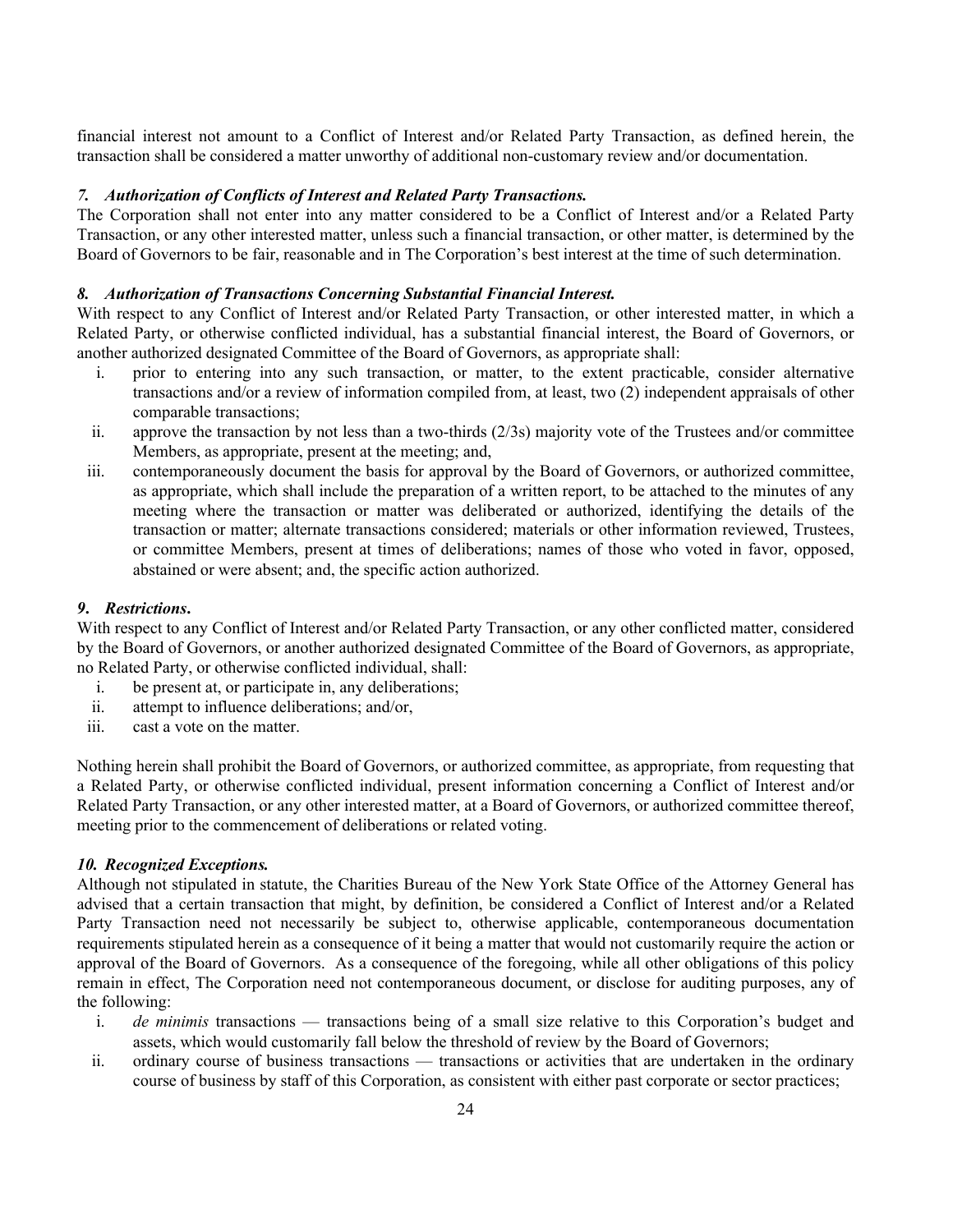- iii. mission-focused transactions transactions involving benefits provided to a Trustee solely as a consequence of his/her Membership in a class of individuals that The Corporation intends to benefit in accomplishing its mission, provided any such transactions are authorized in good-faith, without any undue benefit to the conflicted, or otherwise interested, Trustee, and/or,
- iv. compensation-related transactions transactions related to compensation, or reimbursement of a Related Party, or otherwise conflicted Trustee, for reasonable expenses incurred on behalf of this Corporation.

Nothing herein shall be interpreted so as to permit or authorize a Related Party, or otherwise conflicted Trustee, to attempt to improperly influence the decision-maker(s) or reviewer(s) in a given Related Party Transaction, or other conflicted matter.

### *11. Audit-Related Disclosure.*

It shall be the duty of the Secretary to see to it that all newly-received and annually-submitted Trustee Disclosure Statements and any case-specific Conflict of Interest and/or Related Party Transaction reports, together the minutes of any related meetings, are promptly provided to the Secretary of the Board of Governors, or the chair an authorized committee thereof, as appropriate, in an effort to assure that they are properly considered for auditing purposes.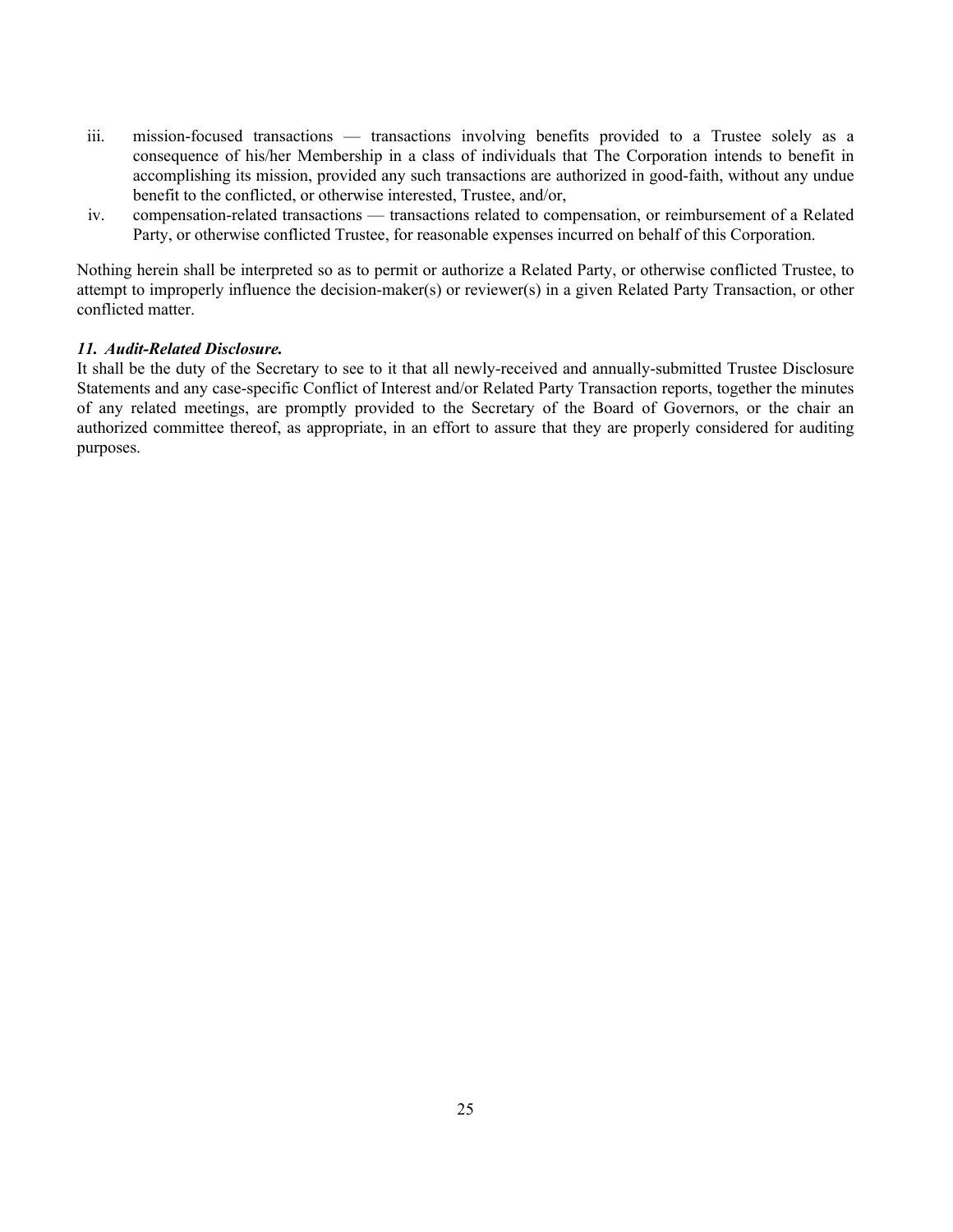# **APPENDIX C Annual Potential Conflicts Disclosure Statement**

As a Trustee or Officer or Key Employee of The Corporation, prior to your being seated on the Board of Governors or commencing employment with The Corporation, as appropriate, and annually thereafter, you are required to truthfully, completely and accurately disclose all information requested herein and to promptly update all such information as factual circumstances may change from time-to-time.

# *Please mark 'Yes' or 'No' and provide additional information when requested*

# Financial Information Return Disclosure

Responses to the following questions are required in order to complete financial information returns annually submitted to the Internal Revenue Service and the Office of the Attorney General.

1. Have you served as an officer, Trustee, trustee, key employee, partner or Member of, or hold a thirty-five percent (35%) or greater ownership or beneficial interest, or in the case of a partnership or professional corporation a direct or indirect ownership interest in excess of five percent (5%), in, an entity, which during the most recently completed, or current, fiscal year, had, or are reasonably anticipated to have, a direct, or indirect, business relationship, with The Corporation?

 $\frac{1}{2}$  ,  $\frac{1}{2}$  ,  $\frac{1}{2}$  ,  $\frac{1}{2}$  ,  $\frac{1}{2}$  ,  $\frac{1}{2}$  ,  $\frac{1}{2}$  ,  $\frac{1}{2}$ No Yes If *Yes*, briefly describe below and attach a detailed explanation

 $\mathcal{L}_\text{max} = \mathcal{L}_\text{max} = \mathcal{L}_\text{max} = \mathcal{L}_\text{max} = \mathcal{L}_\text{max} = \mathcal{L}_\text{max} = \mathcal{L}_\text{max} = \mathcal{L}_\text{max} = \mathcal{L}_\text{max} = \mathcal{L}_\text{max} = \mathcal{L}_\text{max} = \mathcal{L}_\text{max} = \mathcal{L}_\text{max} = \mathcal{L}_\text{max} = \mathcal{L}_\text{max} = \mathcal{L}_\text{max} = \mathcal{L}_\text{max} = \mathcal{L}_\text{max} = \mathcal{$ 

 $\mathcal{L}_\text{max} = \mathcal{L}_\text{max} = \mathcal{L}_\text{max} = \mathcal{L}_\text{max} = \mathcal{L}_\text{max} = \mathcal{L}_\text{max} = \mathcal{L}_\text{max} = \mathcal{L}_\text{max} = \mathcal{L}_\text{max} = \mathcal{L}_\text{max} = \mathcal{L}_\text{max} = \mathcal{L}_\text{max} = \mathcal{L}_\text{max} = \mathcal{L}_\text{max} = \mathcal{L}_\text{max} = \mathcal{L}_\text{max} = \mathcal{L}_\text{max} = \mathcal{L}_\text{max} = \mathcal{$ 

2. Have you, individually, or through an entity where you hold a thirty-five percent (35%) or greater ownership or beneficial interest, or in the case of a partnership or professional corporation a direct or indirect ownership interest in excess of five percent (5%), during the most recently completed, or current, fiscal year, had, or are reasonably anticipated to have, a direct, or indirect, business relationship, with any individual who is a current or former "Officer," "Trustee" or "Key Employee" of The Corporation?

 $\mathcal{L}=\mathcal{L}^{\mathcal{L}}$  , where  $\mathcal{L}^{\mathcal{L}}$ No Yes If *Yes*, briefly describe below and attach a detailed explanation

 $\mathcal{L}_\text{max} = \mathcal{L}_\text{max} = \mathcal{L}_\text{max} = \mathcal{L}_\text{max} = \mathcal{L}_\text{max} = \mathcal{L}_\text{max} = \mathcal{L}_\text{max} = \mathcal{L}_\text{max} = \mathcal{L}_\text{max} = \mathcal{L}_\text{max} = \mathcal{L}_\text{max} = \mathcal{L}_\text{max} = \mathcal{L}_\text{max} = \mathcal{L}_\text{max} = \mathcal{L}_\text{max} = \mathcal{L}_\text{max} = \mathcal{L}_\text{max} = \mathcal{L}_\text{max} = \mathcal{$ 

 $\mathcal{L}_\text{max} = \mathcal{L}_\text{max} = \mathcal{L}_\text{max} = \mathcal{L}_\text{max} = \mathcal{L}_\text{max} = \mathcal{L}_\text{max} = \mathcal{L}_\text{max} = \mathcal{L}_\text{max} = \mathcal{L}_\text{max} = \mathcal{L}_\text{max} = \mathcal{L}_\text{max} = \mathcal{L}_\text{max} = \mathcal{L}_\text{max} = \mathcal{L}_\text{max} = \mathcal{L}_\text{max} = \mathcal{L}_\text{max} = \mathcal{L}_\text{max} = \mathcal{L}_\text{max} = \mathcal{$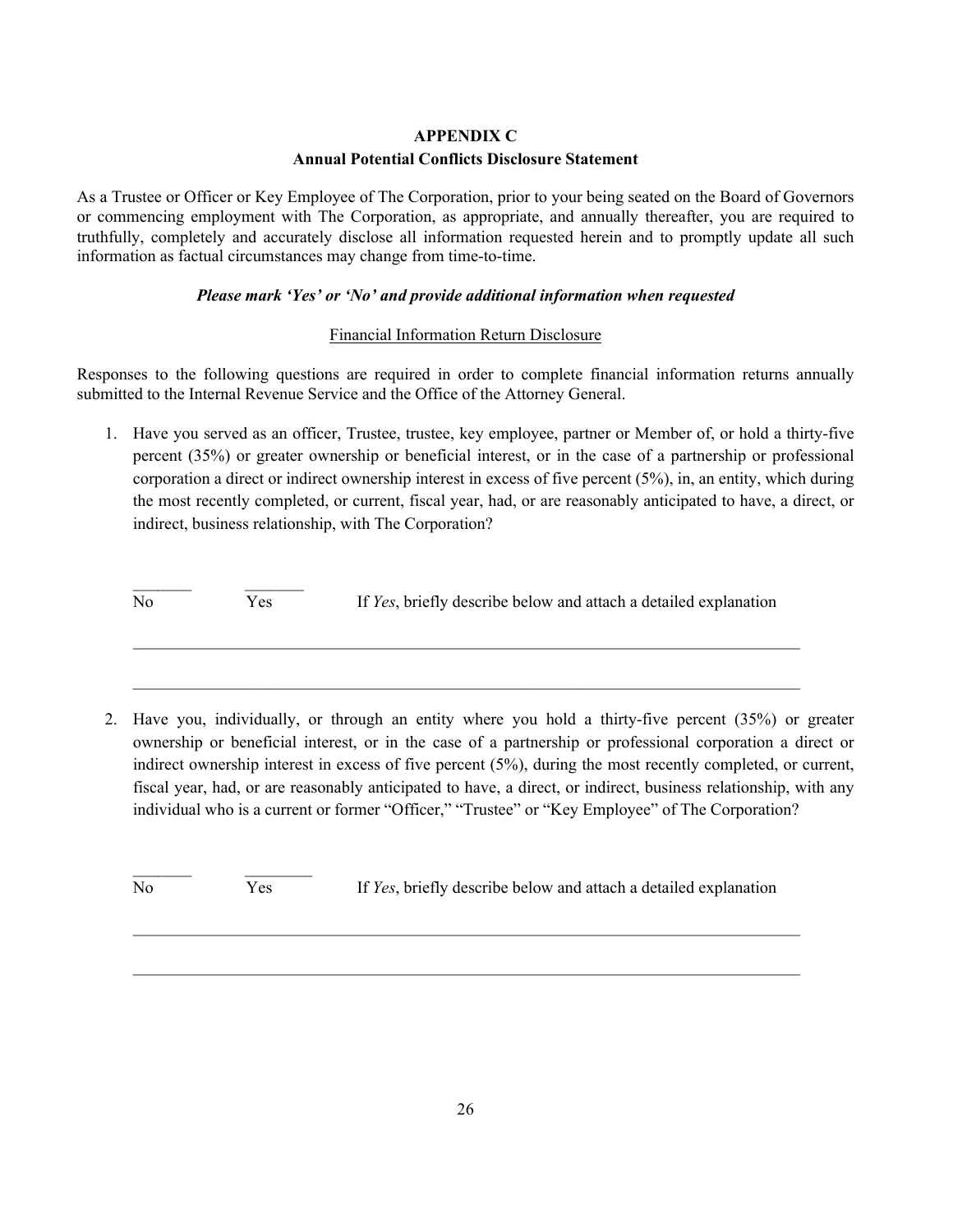3. Do you have a "Relative" who, during the most recently completed, or current, fiscal year, had, or is reasonably anticipated to have, a direct, or indirect, business relationship with The Corporation?

No Yes If *Yes*, briefly describe below and attach a detailed explanation

 $\_$  , and the set of the set of the set of the set of the set of the set of the set of the set of the set of the set of the set of the set of the set of the set of the set of the set of the set of the set of the set of th

 $\mathcal{L}_\text{max} = \mathcal{L}_\text{max} = \mathcal{L}_\text{max} = \mathcal{L}_\text{max} = \mathcal{L}_\text{max} = \mathcal{L}_\text{max} = \mathcal{L}_\text{max} = \mathcal{L}_\text{max} = \mathcal{L}_\text{max} = \mathcal{L}_\text{max} = \mathcal{L}_\text{max} = \mathcal{L}_\text{max} = \mathcal{L}_\text{max} = \mathcal{L}_\text{max} = \mathcal{L}_\text{max} = \mathcal{L}_\text{max} = \mathcal{L}_\text{max} = \mathcal{L}_\text{max} = \mathcal{$ 

4. Have you, or did you have a "Relative" who, during the most recently completed, or current, fiscal year, had, or is reasonably anticipated to have, any transaction with The Corporation that might reasonably be considered a real or potential conflict of interest pursuant to The Corporation's Board of Governors Conflicts of Interest Policy, which has not been otherwise disclosed herein?

| No | Yes | If Yes, briefly describe below and attach a detailed explanation |
|----|-----|------------------------------------------------------------------|
|    |     |                                                                  |

 $\mathcal{L}_\text{max} = \mathcal{L}_\text{max} = \mathcal{L}_\text{max} = \mathcal{L}_\text{max} = \mathcal{L}_\text{max} = \mathcal{L}_\text{max} = \mathcal{L}_\text{max} = \mathcal{L}_\text{max} = \mathcal{L}_\text{max} = \mathcal{L}_\text{max} = \mathcal{L}_\text{max} = \mathcal{L}_\text{max} = \mathcal{L}_\text{max} = \mathcal{L}_\text{max} = \mathcal{L}_\text{max} = \mathcal{L}_\text{max} = \mathcal{L}_\text{max} = \mathcal{L}_\text{max} = \mathcal{$ 

5. Have you been provided with, properly reviewed and reasonably understand the terms of The Corporation's current written Board of Governors Conflicts of Interest Policy?

| No | Yes | If No, briefly describe below and/or attach a detailed explanation |
|----|-----|--------------------------------------------------------------------|
|    |     |                                                                    |
|    |     |                                                                    |
|    |     |                                                                    |
|    |     |                                                                    |
|    |     |                                                                    |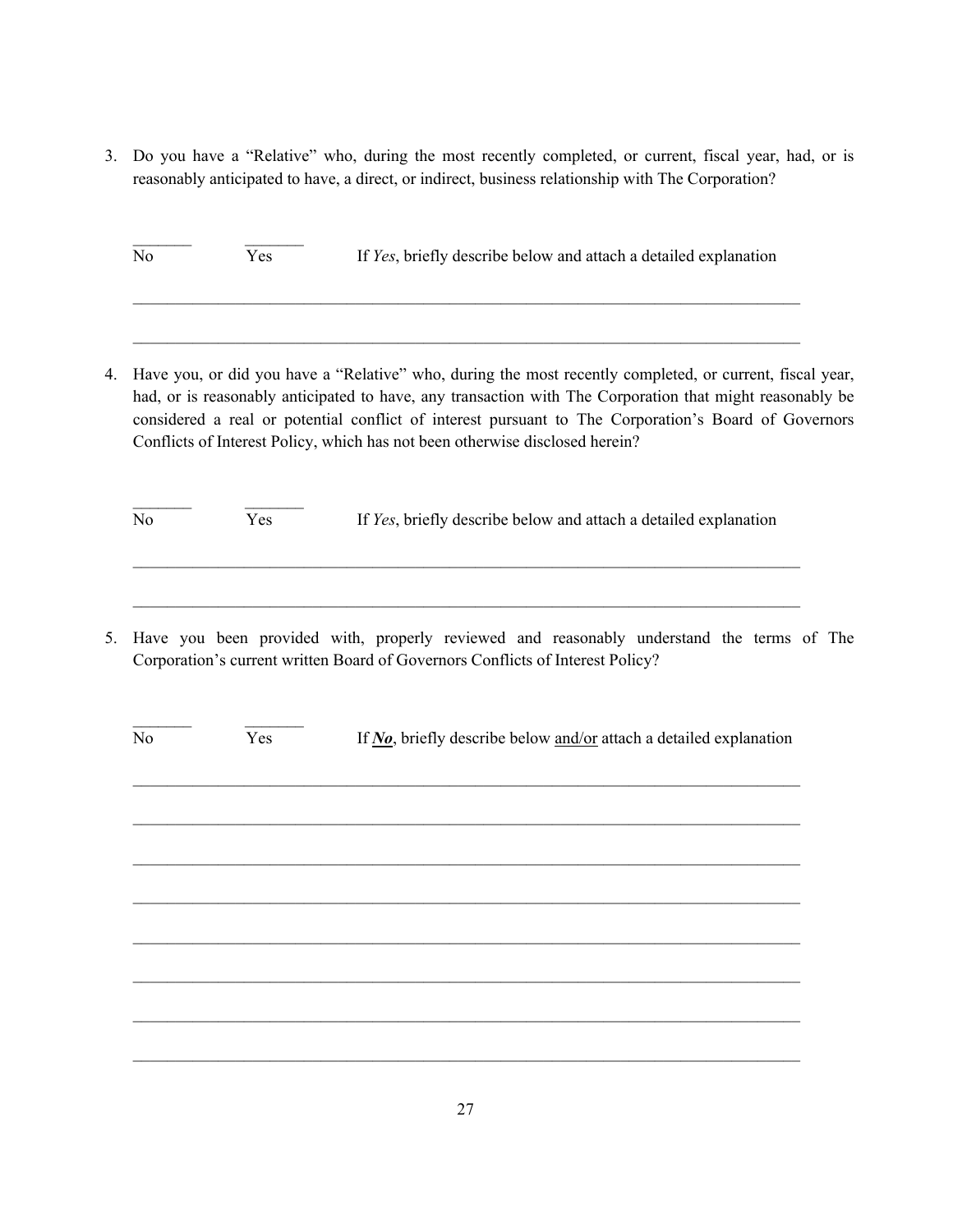# **Independent Trustee Assessment Disclosure**

In order to qualify as an "Independent Trustee," as defined by the New York Not-for-Profit Corporation Law, an Officer or Trustee must respond in the *negative* to each of the following questions, although failure to respond to all questions in the **negative** shall not necessarily preclude such an Officer or Trustee from serving on the Board of Governors.

1. Are you currently, or have you been within the last three (3) fiscal years, an employee of The Corporation, or an "Affiliate" of The Corporation?

| N <sub>0</sub> | Yes                                             | If Yes, briefly describe below and attach a detailed explanation                                                                                                                                                                                                           |  |
|----------------|-------------------------------------------------|----------------------------------------------------------------------------------------------------------------------------------------------------------------------------------------------------------------------------------------------------------------------------|--|
| 2.             | Corporation or an Affiliate of The Corporation? | Do you have a "Relative" who is, or has been within the last three (3) years, a "Key Employee" of The                                                                                                                                                                      |  |
| N <sub>o</sub> | Yes                                             | If Yes, briefly describe below and attach a detailed explanation                                                                                                                                                                                                           |  |
| 3.             | out-of-pocket expenses?                         | Have you received, within the last three $(3)$ fiscal years, more than ten thousand dollars $(\$10,000)$ in direct<br>compensation from The Corporation, or an "Affiliate" of The Corporation, other than reimbursement for                                                |  |
| No             | Yes                                             | If Yes, briefly describe below and attach a detailed explanation                                                                                                                                                                                                           |  |
| 4.             |                                                 | Do you have a "Relative" who has received, within the last three (3) fiscal years, more than ten thousand<br>dollars (\$10,000) in direct compensation from The Corporation, or an "Affiliate" of The Corporation, other<br>than reimbursement for out-of-pocket expenses? |  |
| No             | Yes                                             | If Yes, briefly describe below and attach a detailed explanation                                                                                                                                                                                                           |  |

 $\mathcal{L}_\text{max} = \mathcal{L}_\text{max} = \mathcal{L}_\text{max} = \mathcal{L}_\text{max} = \mathcal{L}_\text{max} = \mathcal{L}_\text{max} = \mathcal{L}_\text{max} = \mathcal{L}_\text{max} = \mathcal{L}_\text{max} = \mathcal{L}_\text{max} = \mathcal{L}_\text{max} = \mathcal{L}_\text{max} = \mathcal{L}_\text{max} = \mathcal{L}_\text{max} = \mathcal{L}_\text{max} = \mathcal{L}_\text{max} = \mathcal{L}_\text{max} = \mathcal{L}_\text{max} = \mathcal{$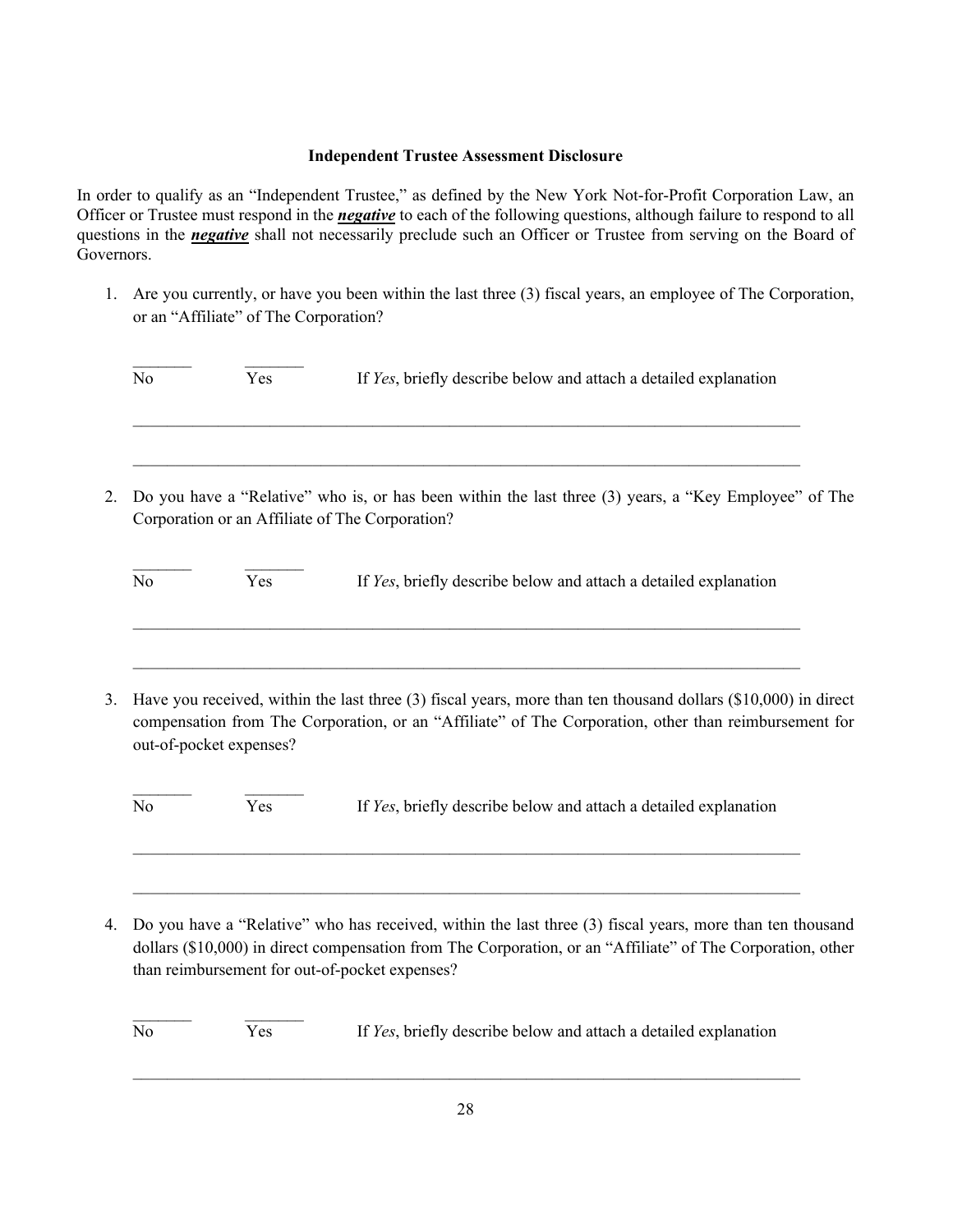5. Are you a current officer or employee of, or do you have a substantial financial interest in, any entity that has made "payments" to, or received "payments" from, The Corporation or an "Affiliate" of The Corporation, for property or services in an amount which, within the last three (3) fiscal years, exceeds the lesser of twenty-five thousand dollars (\$25,000) or two percent (2%) of such entity's consolidated gross revenue. For purposes of this question, the definition the term "payments" does not include charitable contributions.

| N <sub>0</sub> | Yes | If Yes, briefly describe below and attach a detailed explanation |
|----------------|-----|------------------------------------------------------------------|
|                |     |                                                                  |

6. Do you have a Relative who is a current officer or employee of, or has a substantial financial interest in, any entity that has made "payments" to, or received "payments" from, The Corporation or an "Affiliate," for property or services in an amount which, within the last three (3) fiscal years, exceeds the lesser of twenty-five thousand dollars (\$25,000) or two percent (2%) of such entity's consolidated gross revenue. For purposes of this question, the definition the term "payments" does not include charitable contributions.

| N <sub>0</sub> | Yes | If Yes, briefly describe below and attach a detailed explanation |
|----------------|-----|------------------------------------------------------------------|
|                |     |                                                                  |

# *—Certification—*

I, the undersigned, certify that I have read and understand this Annual Conflicts Disclosure Statement. I agree that my actions will comply with the disclosures found in this document. I further affirm that neither I, as a Related Party nor any Relative have, or had, an interest, or has taken any action, that contravenes, or is likely to contravene, the Conflicts of Interests and Related Party Transaction Policy of The Corporation or, otherwise impedes my ability to act as a fiduciary and in the best interests of The Corporation, except those that may have been disclosed herein.

 $\mathcal{L}_\text{max}$  and the contract of the contract of the contract of the contract of the contract of the contract of the contract of the contract of the contract of the contract of the contract of the contract of the contrac Trustee Signature Date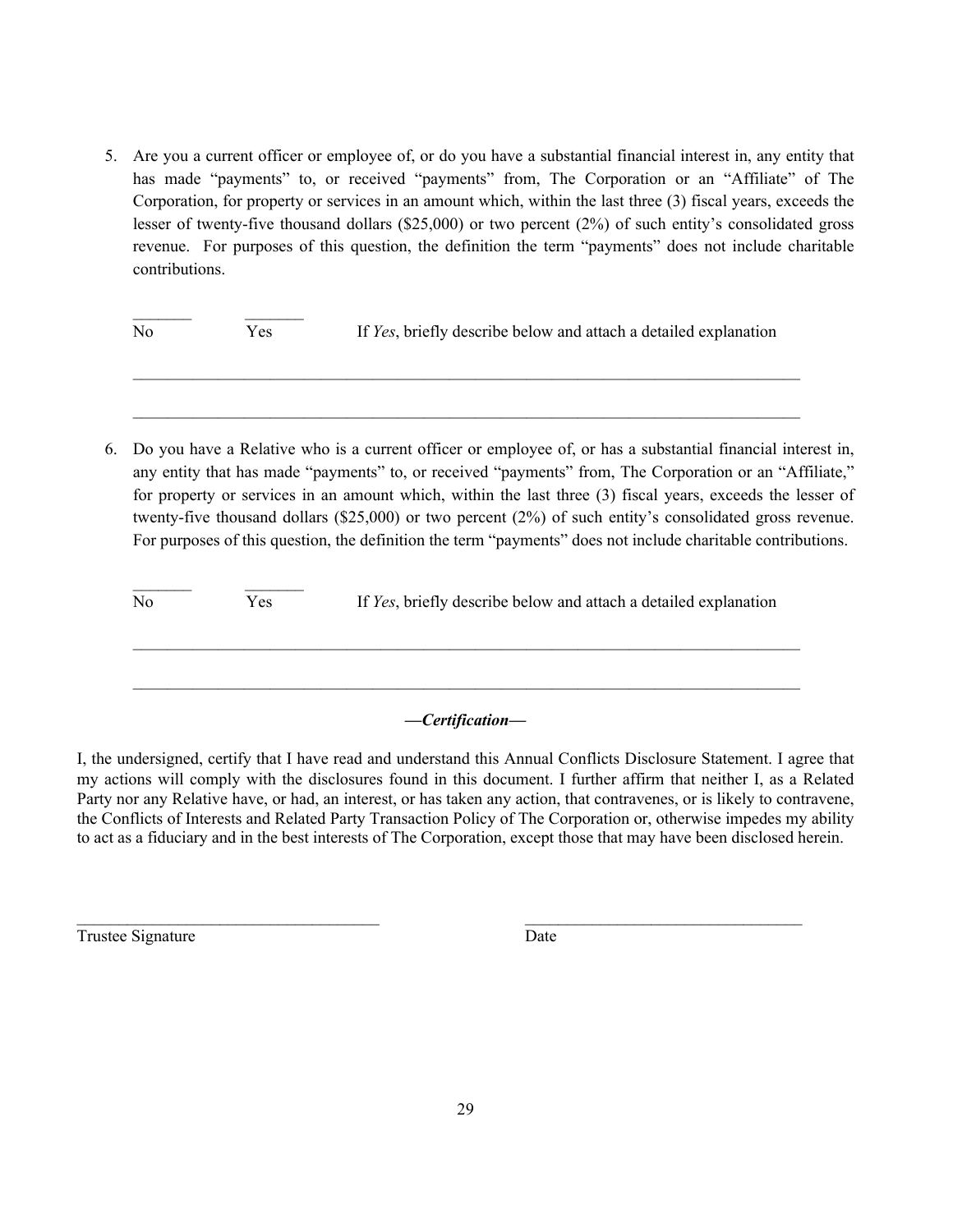# **APPENDIX D Indemnification and Insurance Policy**

# *1. Authorized Indemnification.*

Unless clearly prohibited by applicable statute, regulation or these By-Laws, the Corporation shall indemnify any person (an "Indemnified Person") made or threatened to be made a party in any action or proceeding, whether civil, criminal, administrative, investigative or otherwise, including any action by the Corporation, by reason of the fact that s/he (or her/his Testator or Administrator, if then deceased), whether before or after adoption of this Article: (a) is or was a Governor or Officer of the Corporation, or; (b) is serving or served, in any capacity, at the request of the Corporation, as a Governor or Officer of any other corporation, or any partnership, joint venture, trust, employee benefit plan or other enterprise. The indemnification shall be against all judgments, fines, penalties, amounts paid in settlement (provided the Corporation shall have consented to such settlement) and reasonable expenses, including attorneys' fees and costs of investigation, incurred by an Indemnified Person with respect to any such threatened or actual action or proceeding.

# *2. Prohibited Indemnification.*

The Corporation shall not indemnify any person if a judgment, or other final adjudication, adverse to any Indemnified Person establishes, or the Board of Governors in good faith determines, that such person's acts were committed in bad faith or were the result of active and deliberate dishonesty and were material to the cause of action so adjudicated or that s/he personally garnered any financial profit or other advantage to which s/he was not legally entitled.

# *3. Advancement of Expenses.*

The Corporation shall, on request of any Indemnified Person who is, or may be, entitled to be indemnified by the Corporation, pay or promptly reimburse an Indemnified Person's reasonably incurred expenses in connection with a threatened or actual action or proceeding prior to its final disposition. However, no such advancement of expenses shall be made unless the Indemnified Person makes a written commitment to repay the Corporation, with interest, for any amount advanced for which it is ultimately determined that he/she is not entitled to be indemnified pursuant to statute or these By-Laws. An Indemnified Person shall cooperate with any request by the Corporation that common legal counsel be used by the parties for such action or proceeding who are similarly situated unless it would be inappropriate to do so because of real or potential conflicting interests of the parties.

# *4. Indemnification of Others***.**

Unless clearly prohibited by law or these By-Laws, the Board of Governors may approve indemnification by the Corporation, as set forth in Section 1 of this Article, or advancement of expenses as set forth in Section 3 of this Article, to a person (or her/his Testator or Administrator, if then deceased) who is or was employed by the Corporation or who is or was a volunteer for the Corporation, and who is made, or threatened to be made, a party in any action or proceeding, by reason of the fact of such employment or volunteer activity, including actions undertaken in connection with service at the request of the Corporation in any capacity for any other corporation, partnership, joint venture, trust, employee benefit plan or other enterprise.

### *5. Determination of Indemnification.*

Indemnification mandated by a final order of a court of competent jurisdiction will be paid. After termination or disposition of any actual or threatened action or proceeding against an Indemnified Person, if indemnification has not been ordered by a court, the Board of Governors shall, upon written request by an Indemnified Person, determine whether and to what extent indemnification is permitted pursuant to these By-Laws. Before indemnification can occur, the Board of Governors must expressly find that such indemnification will not violate the provisions of Section 2 herein. No Governor with a personal interest in the outcome, or who is a party to